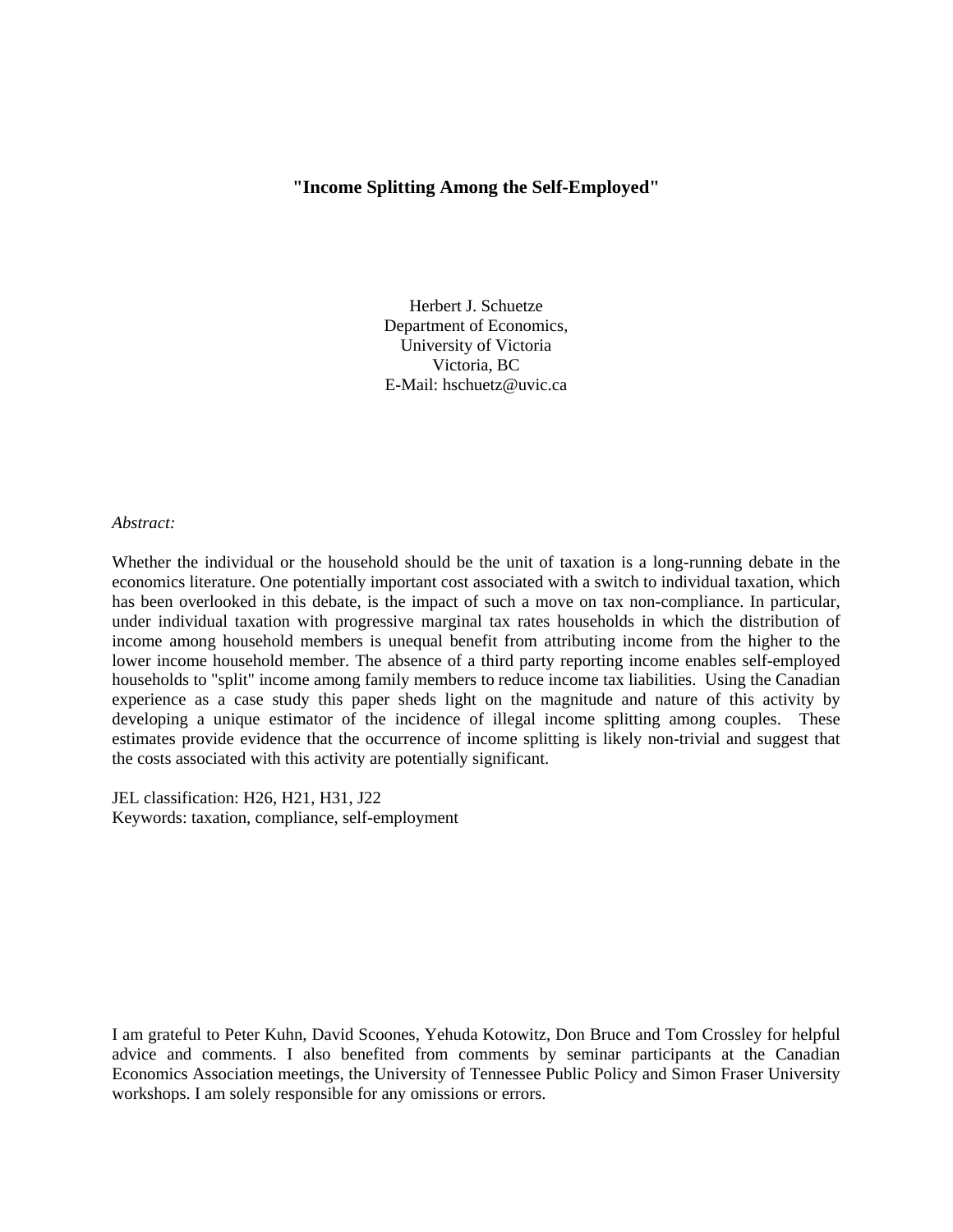### **1. Introduction**

There is a long running debate in the economics literature surrounding the appropriate tax treatment of the family. A number of researchers (Boskin, 1975, Boskin and Sheshinski, 1983, and Apps and Rees, 1997) argue in favour of a system of individual taxation. The primary impetus behind this recommendation is the view that joint taxation discourages labour market participation by secondary workers; typically married women. One cost associated with a switch to individual taxation, which has been overlooked to this point in this debate<sup>1</sup>, is the impact of such a change on tax non-compliance. In particular, under individual taxation with progressive marginal tax rates, households in which the distribution of income among household members is unequal benefit from attributing income to the lower income household member. The absence of a third party reporting income and labour market activity enables self-employed households to "split" income among family members to reduce income tax liabilities; an option which broadens the opportunities and appeal of non-compliance over simply not reporting income<sup>2</sup>.

This paper uses the experiences of Canada and the United States, two countries which are very similar in many respects but with different systems of taxation, to develop an estimator of illegal income splitting between the adult members of Canadian households and to characterize the pattern of this activity. Characterizing the extent of income splitting is of significant importance for a number of reasons. First, it will provide information about one potential cost associated with a switch to individual taxation; the revenues forgone from tax non-compliance. In turn, these estimates will provide clues to the likely magnitude of the various indirect costs associated with income splitting. For example, to the extent that individuals are attracted to self-employment by this unintentional tax advantage, income splitting is economically distortionary and leads to an inequitable distribution of the tax burden. Perhaps even more disconcerting is that, in turn, individuals' perceptions of unfairness of the tax system may destroy their willingness to comply. Second, understanding the observed patterns of this activity may help to identify ways in which to reduce non-compliance in countries with tax systems characterized by individual taxation.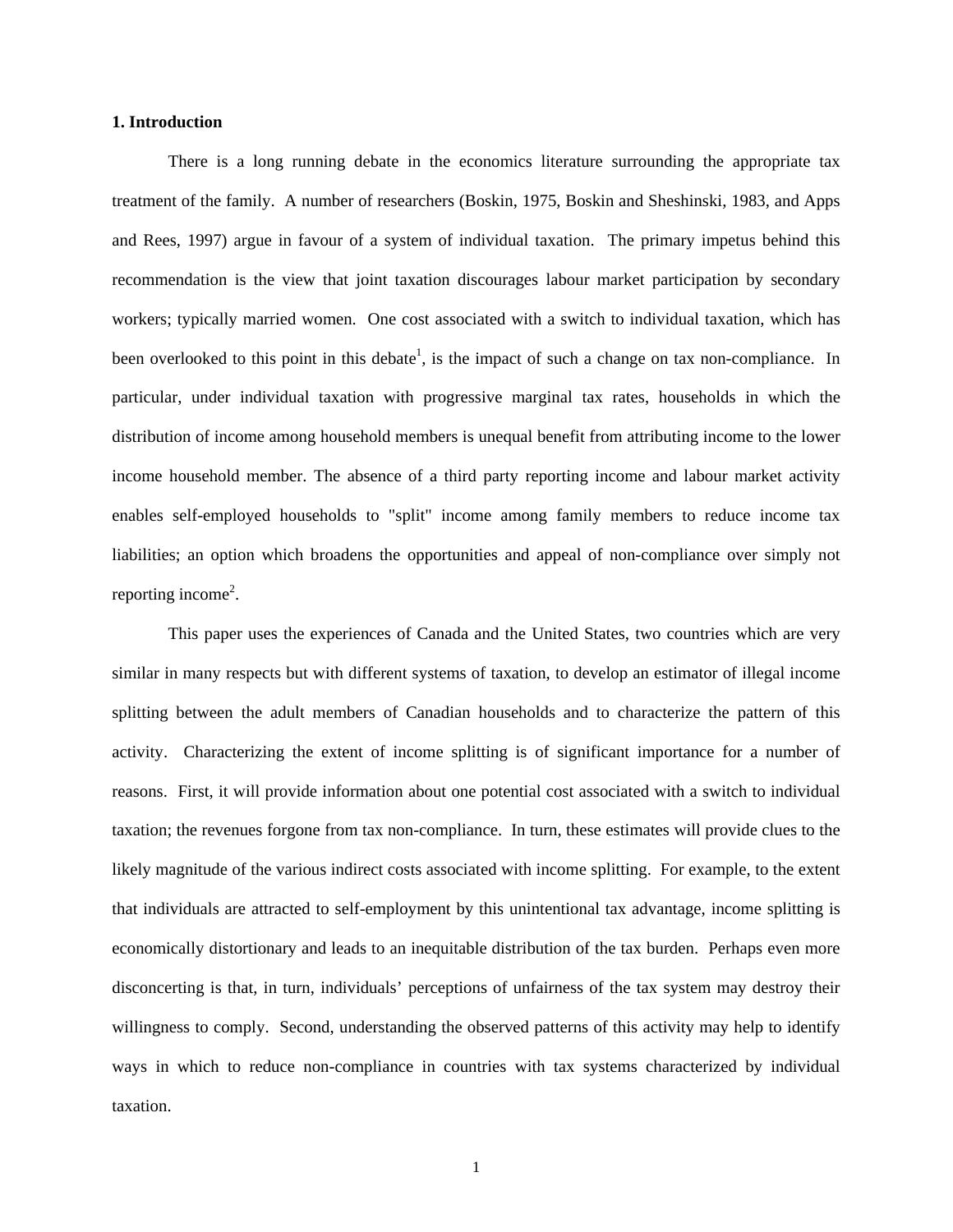Finally, there is a broader motivation for attempting to identify this activity. There is a great deal of evidence in the empirical economics literature which suggests that individuals respond to exogenous changes in the tax code and other factors across legal dimensions. While it would be interesting to know whether or not individuals also respond in terms of illegal activity, there is little research examining this in the literature. This is clearly because measuring the extent of illegal or concealed behaviour poses a difficult empirical challenge. To do so requires the adoption of non-standard approaches. Recently, a small number of empirical studies have adopted unique approaches to identify hidden behaviors; examples include corruption in wrestling (Duggan and Levitt, 2002), cheating among teachers (Jacob and Levitt, 2003) and, more directly related to the current study, tax evasion (Fisman and Wei, 2004).

A number of previous studies (including Fisman and Wei, 2004) attempt to measure evasion<sup>3</sup>. However, the various sources of information used to identify this activity are not helpful in identifying income splitting<sup>4</sup>. Thus, a new approach in the same spirit as the studies identified above is adopted here. The method developed in this study is based on the expectation that income splitting will show up in the reported labour market "activities" of spouses of self-employed individuals. In particular, when illegal income splitting is occurring, the number of individuals indicating that they are employed will be higher than the actual number among spouses of the self-employed if individuals with income attributed to them for tax purposes report being employed. Therefore, the difference between reported and actual employment rates (if it can be identified) provides some insight into the extent of income splitting.

While actual employment is not observed, exogenous variation in the tax code across Canada and the United States provides a natural experiment in which to identify this difference. The current US tax code, which primarily treats the household as the unit of observation, is such that the distribution of income within the household does not affect household tax liabilities. Thus, I use a quasi-experimental empirical strategy and micro-data on the labour force activities of couples in the two countries for various years from 1988 to 1998 to compare the reported employment rates of spouses of self-employed individuals. With spouses of wage employees as a comparator group I use a difference in difference approach to account for country specific factors that influence the joint employment decision in the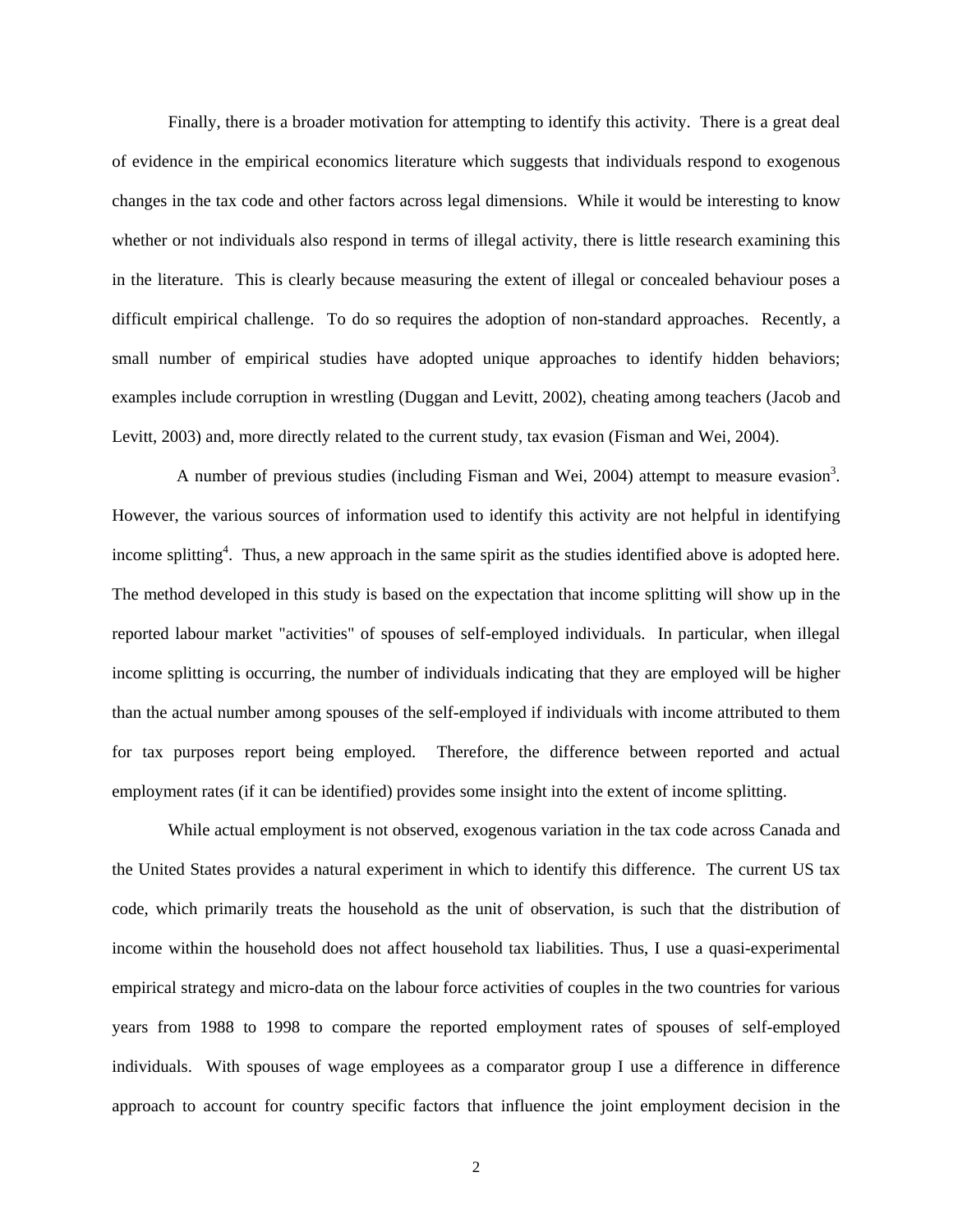estimation strategy along with direct controls for differences in the characteristics of Canadian and US wives (husbands), and husband's (wife's) income. I argue that, controlling for these factors, differences in reported employment rates across the two countries provide estimates of the extent of income splitting in Canada. This interpretation is supported indirectly by the fact that the characteristics of the difference in difference estimator across various dimensions match a-priori expectations of the pattern of income splitting. More direct support is provided by a number of informal "tests" specifically designed to evaluate whether or not this measure is capturing income splitting.

My main findings are as follows. First, I find that the raw reported employment rates of wives of self-employed men in Canada are significantly higher than those of their US counterparts. This differential remains after netting out differences across the two countries in the reported employment rates of wives of wage employed men. No similar difference is observed in men's employment rates. Second, in a regression setting that controls for individual and country specific factors that likely influence the employment decision, the relatively higher employment rates among Canadian wives of self-employed men remains and no significant difference in employment rates are observed among husbands. Third, I find strong supporting evidence that the employment differential found among wives is indicative of Canadian self-employed men attributing income to their wives. This includes the fact that these Canadian wives are more likely to work in the same industry as their husbands than their US counterparts. Fourth, the estimates suggest that over the eleven year period examined between 1988 and 1998 the incidence of income splitting likely fell. Finally, while the evidence suggests that income splitting among Canadian couples in which the husband is self-employed may have been primarily achieved through the attribution of income to wives in the form of wages and salaries, the method used likely varies by incorporation status of the couple's business.

 The remainder of this paper is organized as follows. Section 2 provides the background and estimation strategy employed. In Section 3 the data and sample characteristics are described. Section 4 includes a discussion of regression results while section 5 provides supporting evidence for the interpretation of the results. Finally, Section 6 concludes the paper.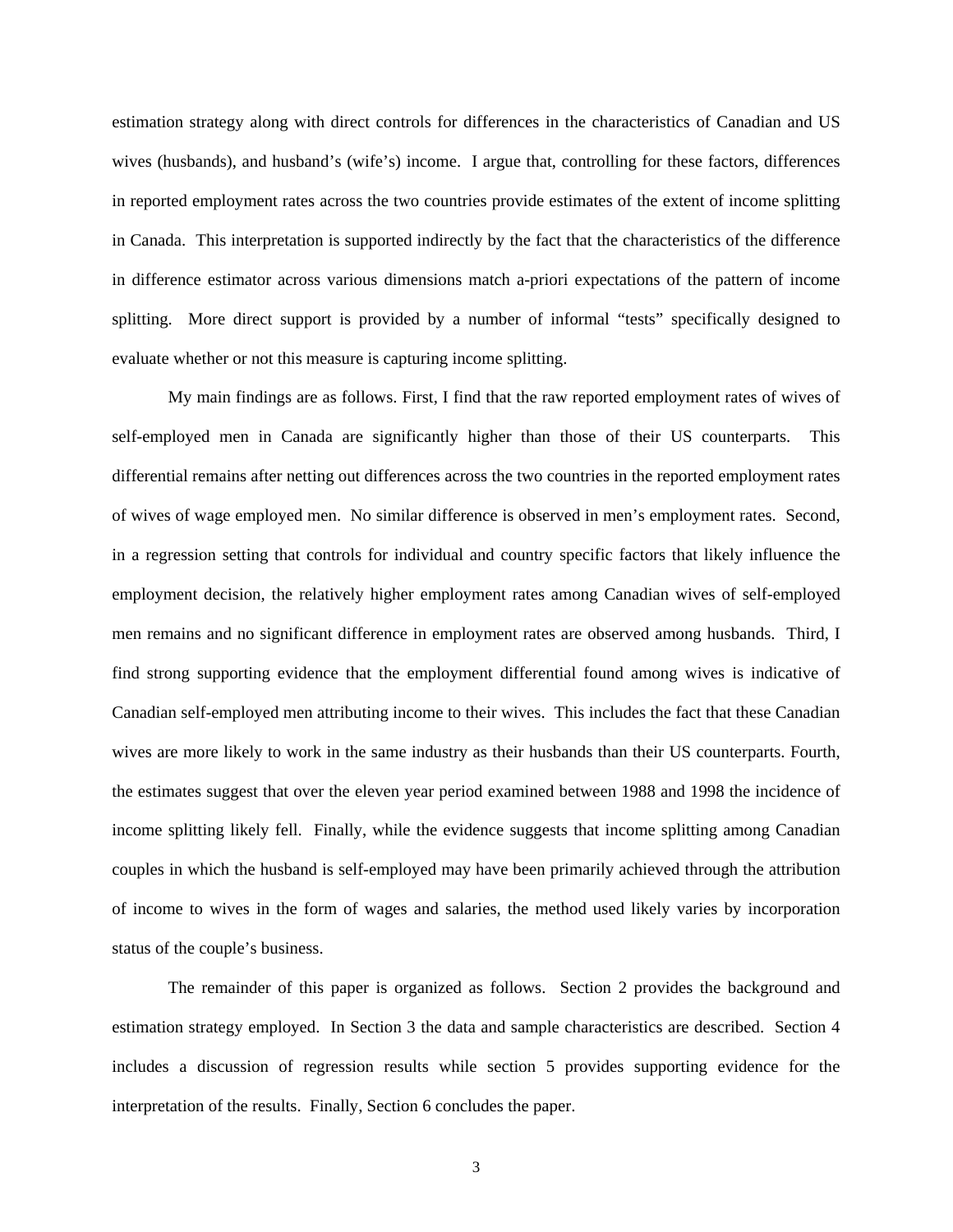### **2. Estimation Approach**

The method adopted here to measure income splitting is to examine reports of employment in the Canadian Survey of Consumer Finances (SCF) by individuals whose spouses are self-employed. As noted above, one would expect reported employment among individuals whose spouses are self-employed in Canada to be higher with income splitting than without. Individuals who would not work in the absence of income splitting may have labour market income attributed to them if income splitting is occurring. This labour market income could be in the form of wages and salaries if the household is splitting income by attributing employment hours in the business to a spouse who may or may not be providing actual labour services. Alternatively, this labour market income could take the form of selfemployment income if the household is splitting income by attributing ownership of the business to a spouse. In either case, if it can be assumed that individuals with earnings attributed to them will also report being employed or self-employed (depending on how the income is attributed) in the SCF whether or not any legitimate labour market activity is being performed, employment rates will be higher<sup>5</sup>.

There are a number of reasons to believe that individuals who report some form of earnings on their income tax form will also report working in the SCF. Individuals with income attributed to them report this income when filing taxes and the SCF is purposefully conducted close in time to the filing of income tax returns in Canada to elicit similar responses; increasing the likelihood that the assumption is valid. Certainly, the fact that my approach requires only that individuals report something as coarse as whether or not they worked consistently across data sources helps to ensure consistency. Further, the best available statistical evidence, obtained by comparing income data from the SCF and administrative tax file data for Canada, generally supports the validity of the assumption. While conclusive evidence is illusive because of differences in sample bases<sup>6</sup> across the two data sources which make direct comparisons difficult, estimates of the number of persons with income and (more specifically) earnings are remarkably similar across the data sources. For example, the ratio of the estimated number of individuals with any income from the Small Area and Administrative Data (a 100% sample of tax filers) to a similar estimate from the SCF contained in Statistics Canada (1997) in 1993 is 0.98. Using the same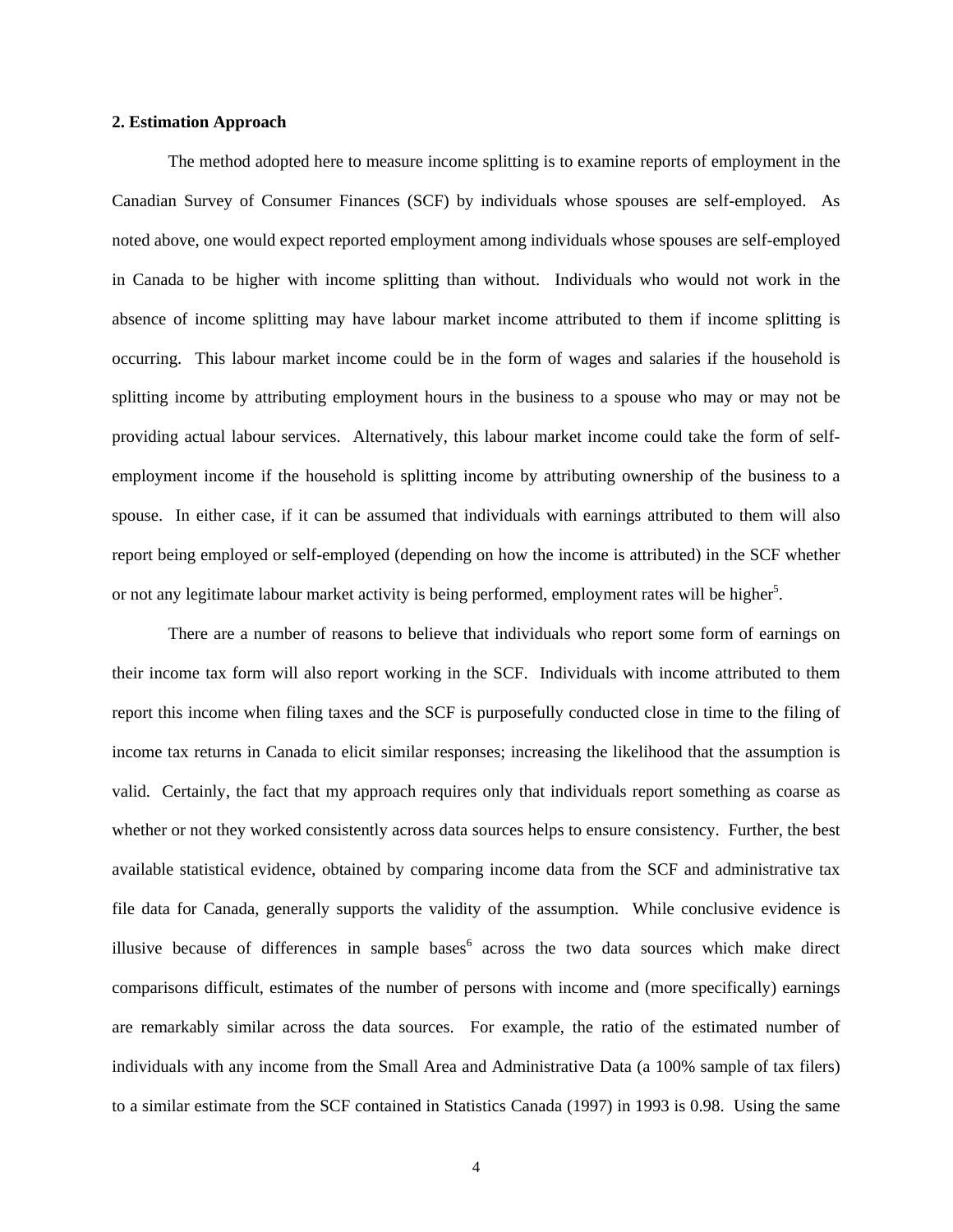data sources but updating for 1997, I estimate this ratio to be 0.97. Further, to get a more appropriate comparison I estimate an analogous ratio for the number of individuals with labour market earnings in 1997 and find similar results (the ratio is estimated to be 0.94). Finally, even if some individuals who falsely claim earnings income on their income tax return correctly claim not to have worked in the survey this would simply result in estimates that are skewed downward.

To characterize the approach more specifically, consider a couple (n,s) who are subject to individual taxation. Where self-employed households are able to split income or where the *costs* are sufficiently low define the choice variable  $\theta$  - the amount of income directly transferred ("attributed") to individual n from spouse s. Because the presence of a third party reporting income greatly limits the ability of wage workers to attribute income to a spouse, it is assumed that only those who choose selfemployment are able to attribute income. Focusing on households in which the spouse is self-employed (se) the conditional probability of observing positive reported hours worked can be written:

(1) Prob(
$$
H_n^{RI} > 0
$$
) s is se,  $X_n$ ,  $Y_s^{RI}$ ) = Prob( $H_n^{I} > 0$ ) s is se,  $X_n$ ,  $Y_s^{I}$ ) + (Prob( $\theta > 0$ )  $H_n^{I} = 0$ )

where  $X_n$  is a vector of individual productivity characteristics,  $Y_s$  is the spouse's gross income, superscript RI indexes *reported* outcomes with income splitting under a system of individual taxation and superscript I indexes outcomes in a hypothetical comparative labour market under *individual taxation* without income splitting. Thus, for example, reported employment by wives of self-employed men equals employment in the absence of income splitting plus the probability that the couple is attributing income to a wife who would not have "worked" in the absence of income splitting.

It is the second term on the right-hand side of equation 1 that I attempt to isolate as a measure of income splitting. This measure captures many of the possible scenarios under which income may be attributed to a spouse but does not capture all cases. It identifies the number of spouses of self-employed individuals who would not have worked in the absence of income splitting but report being employed because they have income attributed to them. This includes spouses who either fictively work for their spouse's firm or actually work in response to the reduction in realized marginal tax rates that arises from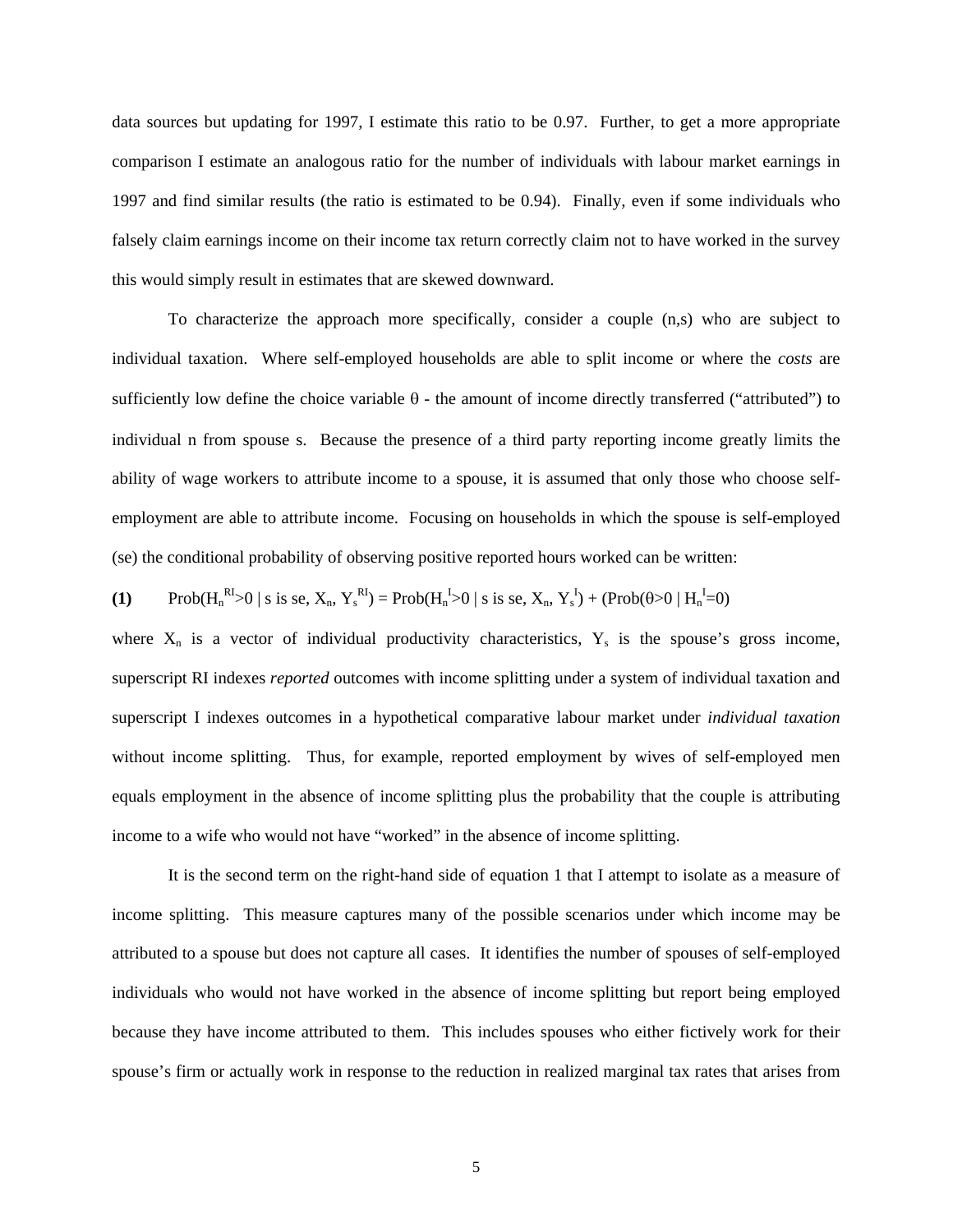illegally splitting (achieved by paying excessive wages)<sup>7</sup>. Both of these cases are appropriately included as incidences of income splitting because they necessarily involve the illegal attribution of income<sup>8</sup>. On the other hand, this measure does not capture cases in which income is attributed to spouses who would have worked with or without the opportunity to split income and whose actual earnings are low enough to yield benefits from splitting. However, the incidence of this latter case is likely low, given the limited scope of such income splitting.

One typically observes only the sum of the two right-hand side terms in equation 1 (the rate of actual employment among spouses of the self-employed combined with the rate of income splitting). However, if an appropriate baseline comparison group can be identified this proposed measure of income splitting can be identified by differencing out the first term. Given the difficulties of income splitting for wage and salary workers, discussed above, an obvious potential control group might be the spouses of wage workers. I assume that the reported rate of employment among spouses of wage workers (ws) equals their actual employment rate:

(2) Prob(
$$
H_n^{RI}
$$
>0 | s is ws,  $X_n$ ,  $Y_s^{RI}$ ) = Prob( $H_n^{I}$ >0 | s is ws,  $X_n$ ,  $Y_s^{I}$ )

Given equation 2, it follows that income splitting is identified by differencing if it can be further assumed that the employment rate among spouses of wage workers equals the actual employment rate among spouses of the self-employed. However, the employment-status and sector choices of spouses are jointly determined. This identification strategy fails when the sector choice of the spouse impacts the individual's probability of working positive hours. This is quite plausible given that the risk sharing arrangement and costs of job search, as examples, vary depending on whether or not the spouse is selfemployed. Concrete evidence of the impact of sector choice of one spouse on employment of the other is found in Devine (1992). She finds higher rates of wage employment among spouses of the self-employed and attributes this finding to the fact that self-employment lacks the non-wage benefits of wage employment. All of this suggests that spouses of wage workers do not constitute an appropriate control group to identify illegal income splitting in Canada.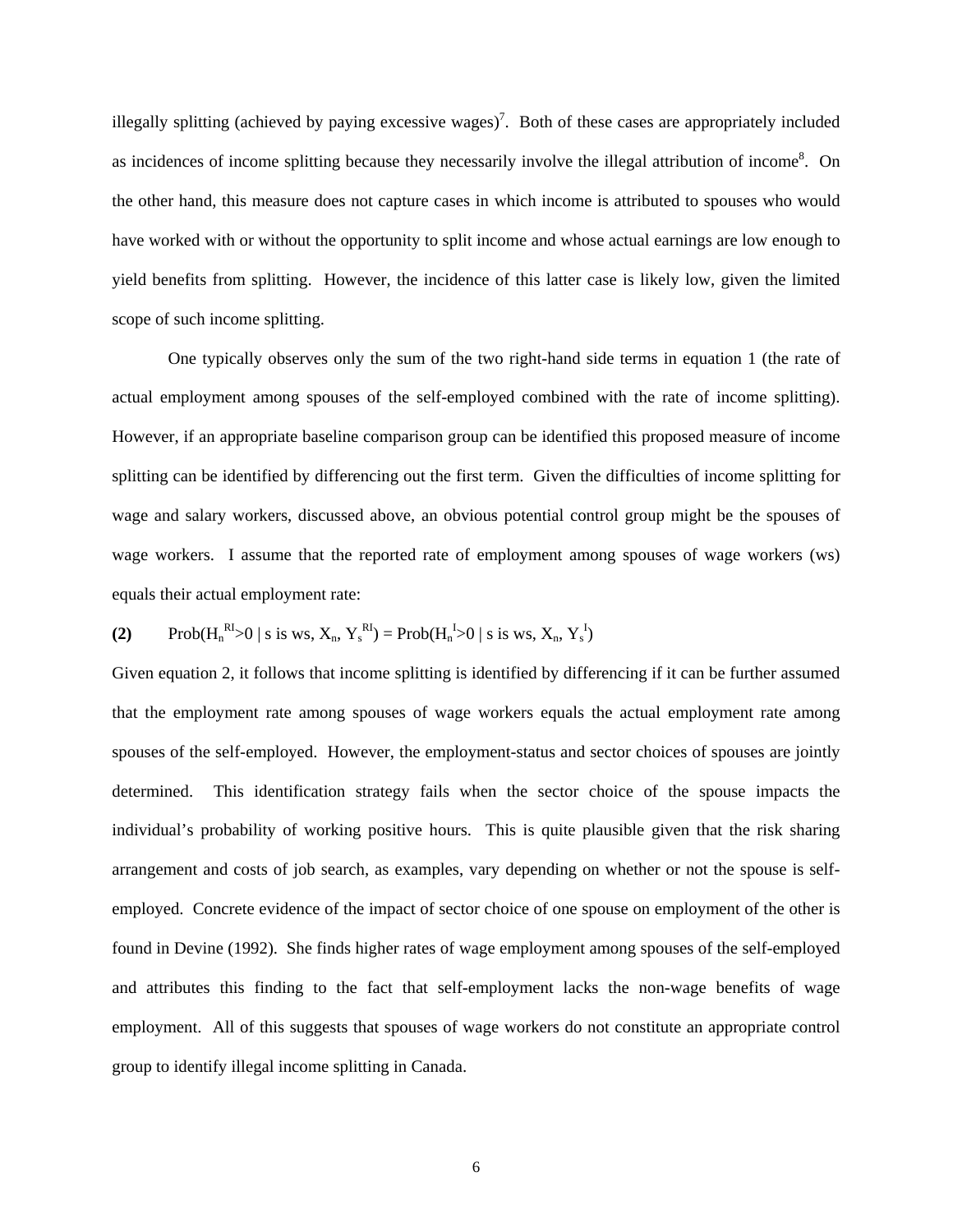As an alternative, the approach taken here utilizes exogenous variation in the tax code between Canada and the United States. The current US tax code is such that tax liabilities are calculated primarily on family income. Individuals have the option of filing separate income tax returns, but, married individuals "will generally pay more combined tax on separate returns than [they] would on a joint return because the tax rate is higher for married persons filing separately<sup>19</sup>. Further, because individual income enters the after-tax income function only indirectly through household income under "joint taxation", the distribution of income within the household does not affect the household's tax liability and there is no advantage to splitting income<sup>10</sup>. One obvious caveat in using cross jurisdictional differences in the tax code for identification is that, while joint taxation provides no incentive for income splitting, it also alters the employment decision. Research on the employment impacts of tax revenue neutral changes to the unit of taxation suggests that joint taxation likely reduces employment among "marginal" workers<sup>11</sup>. Indeed, employment rates will differ across Canada and the US because of differences in the two tax regimes (other than the ability to split income) and because country specific factors that influence the labour supply decision differ across the jurisdictions. Thus, one can not assume that employment rates among spouses of the self-employed across the two tax jurisdictions would be the same in the absence of income splitting and spouses of the self-employed in the US do not constitute an appropriate comparison group to isolate income splitting in equation 1.

Instead, I make the much weaker assumption that the *difference* in actual employment rates between individuals whose spouses are self-employed and individuals with wage employed spouses is the same across the two tax treatments, after conditioning on the individual's productivity characteristics  $(X_n)$ and their spouse's income level  $(Y_s)$ . This assumption can be written as follows:

**(3)** {Prob(Hn I >0 | s is se,Xn,Ys I ) - Prob(Hn I >0 | s is ws,Xn,Ys I )} = { Prob(Hn J >0 | s is se, Xn, Ys J ) - Prob(Hn J >0 | s is ws, Xn, Ys J )}

where superscript J references the system of *joint* taxation. This assumption neither requires that the probability of employment nor the relative attractiveness of wage versus self-employment be the same under the two sets of conditions. It suggests that differences in the relative incentives to work arising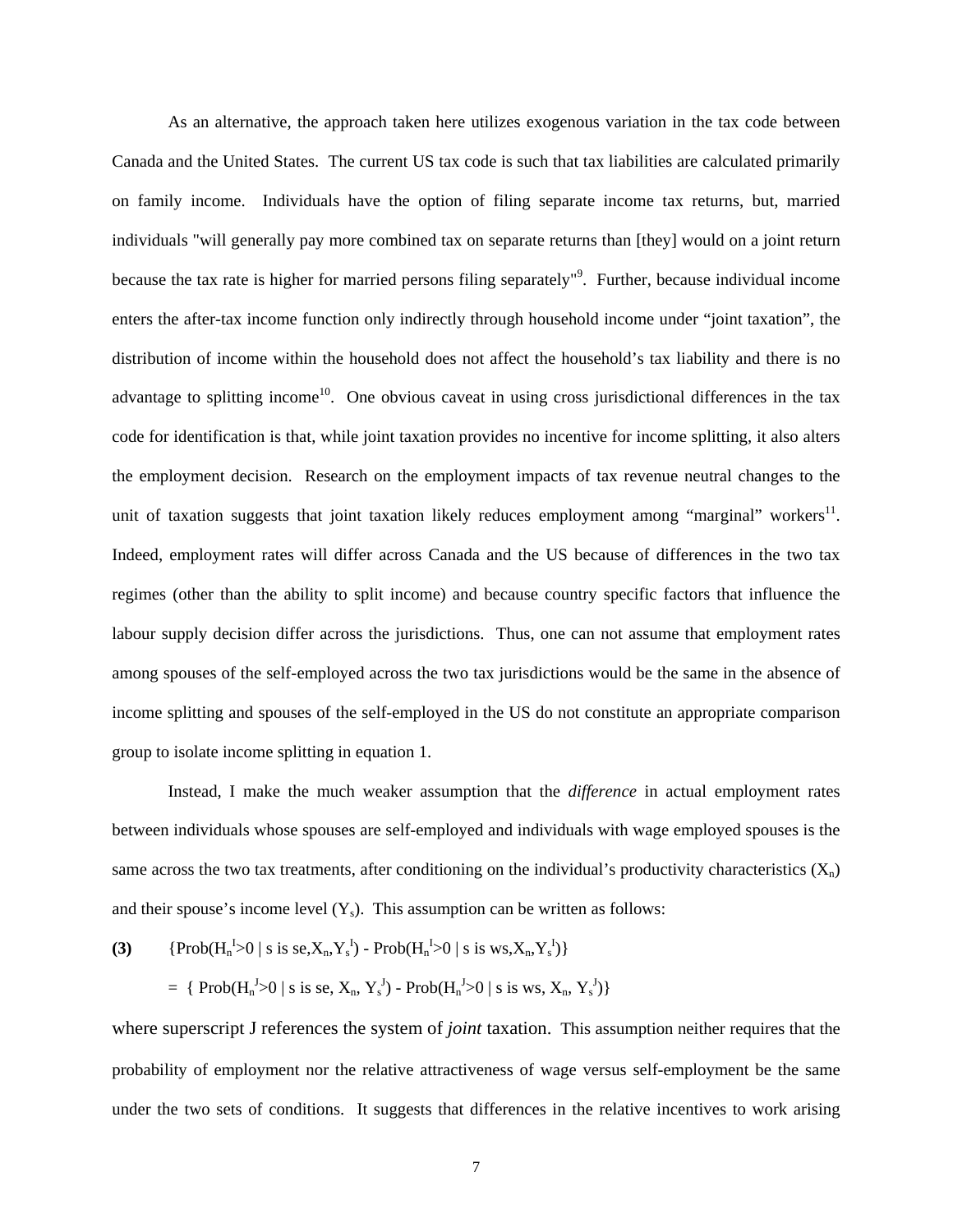from the spouse's sector through factors such as, for example, the fixed costs associated with working (including job search, child care and commute time, which may be lower if the spouse is self-employed) are the same in the two tax jurisdictions<sup>12</sup>. One obvious difference between Canada and the US that may directly affect the employment of spouses of self versus wage employees differently is access to health care. Canadian couples have access to universal health care while American couples gain access to health insurance through employer provided healthcare or by privately purchasing insurance, which tends to be costly. This difference is likely to result in employment rates among spouses of the self-employed which are higher in the United States than Canada, however, which implies that my estimates of illegal income splitting may be biased downwards.

It should also be noted that a number of important control variables are included in the empirical estimation that follows, which help to ensure the validity of this assumption. First, the estimation procedure accounts for possible differences in the income level of spouses across the two countries, which could bias the results. Second, the inclusion of characteristics typically thought to impact labour supply in the estimated employment equations below reduces the possibility that differences in country specific factors other than the tax code will lead to a violation of the assumption in equation 3. Only potential factors that do not operate through the usual labour supply paths (the existence of which I am unaware) will bias the results. Finally, the analysis conducted below includes a number of informal tests to identify whether or not this measure is capturing income splitting. In order to be consistent with the results of these tests even more stringent restrictions on the nature of any such country specific factors would be required.

Together equation 1 and the assumptions given by equations 2 and 3 yield the following difference in difference estimator for the probability of income splitting by misreporting employment status, (Prob( $\theta$ >0 | H<sub>n</sub><sup>I</sup>=0), equal to:

**(4)** {Prob(Hn RI>0 | s is se,Xn,Ys RI) - Prob(Hn RI>0 | s is ws,Xn,Ys RI)} - {Prob(Hn J >0 | s is se, Xn, Ys J ) - Prob(Hn J >0 | s is ws, Xn, Ys J )}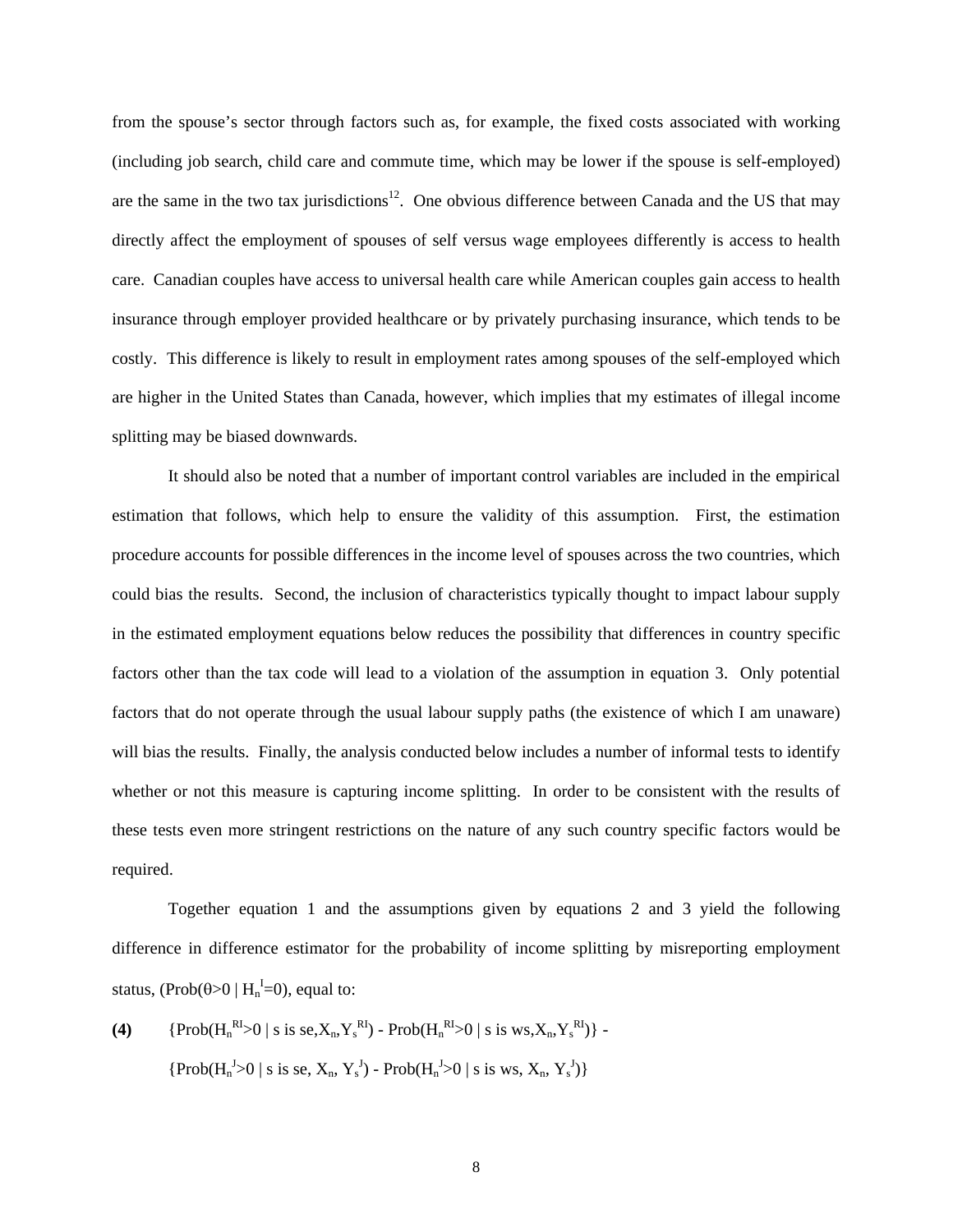This is simply the difference between the reported differences in employment rate probabilities between spouses of the self-employed and spouses of the wage employed in Canada and the US.

 Operating on pooled data containing information on individuals and their spouses from Canada and the US, estimates of the difference in differences in employment probabilities in equation 4 are derived by estimating the following employment probability equation using multiple regression analysis, for men and women separately:

(5) Emploved<sub>n</sub> = 
$$
\beta_0 + \beta_1 X_n + \beta_2 X_n \bullet C_n + \beta_3
$$
Income<sub>s</sub> +  $\beta_4$ Income<sub>s</sub>  $\bullet C_n$   
+  $\beta_5 SE_s + \beta_6 SE_s \bullet C_n + \sum_r^R \delta_r$  Re *gion<sub>n</sub>* +  $\mu_n$ 

Subscripts indicate whether the variable is associated with the individual (n) or the individual's spouse (s). This is a linear probability model<sup>13</sup> where the dependent variable in the equation, Employed<sub>n</sub>, is an indicator variable for whether or not the individual reported being employed at the survey date.  $X_n$  is a vector of variables on the individual's demographic characteristics. These include age, age squared, indicator variables for the level of education achieved, number of younger children (aged less than 7) and number of older children (aged 7 to 17). Income, is total income of the spouse, including labour and nonlabour sources. r indexes a series of region indicator variables pertaining to the state or province of residence, which are included to control for country/regional fixed effects. An indicator variable for country  $(C_n;$  equal to one if the individual resides in Canada) is crossed with the demographic characteristics of the individual. The country indicator is also crossed with an indicator variable for whether or not the spouse is self-employed  $(SE_s)$ . The base category includes spouses who were wage employed during the week of the survey. Of interest in determining whether there is any indication of income splitting is the value of  $\beta_6$ . This value identifies the difference in differences described above in equation 4.

### **3. Data and Summary Statistics**

 The primary data used in this analysis are taken from the 1998 (1997 income year) Canadian Survey of Consumer Finances - Census Family file (SCF) and the 1998 US Current Population Survey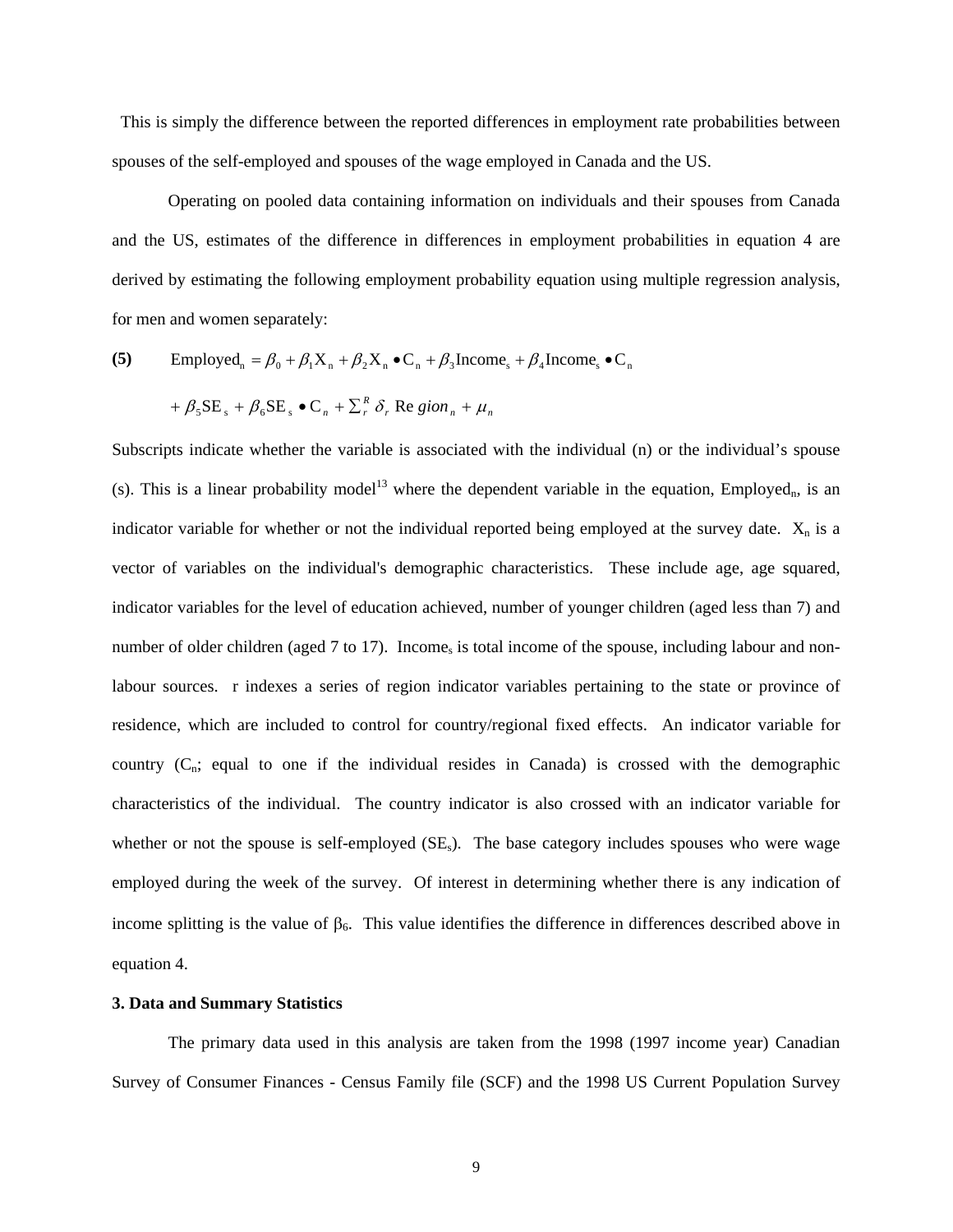(CPS). However, the primary analysis is replicated using data from selected years between 1988 and 1998. I match individuals in the CPS to their census families using family identification numbers provided in the CPS data files. The SCF and CPS are similar surveys taken at similar months in the year that provide information on labour market as well as demographic information on individuals and families. In both surveys self-employment status is self-reported. Also, for both surveys the definition of a "self-employed" individual is similar. Self-employed individuals are those who report working for themselves for pay.14 These individuals may or may not have a business or professional practice. Those who do have a business could have complete ownership or a partnership in the business and the business can be incorporated or unincorporated. In addition, the definition of a census family in the SCF is very similar to the definition of a family in the CPS. Both define families as a group related by blood, marriage or adoption that shares a common dwelling. Both definitions include common law marriages and exclude own married children from the family.

 The SCF and CPS data files are pooled and the sample is restricted to attached individuals (married or common law). From the pooled sample of individuals two separate data files are created – one sample of "wives" to examine the attribution of income to wives from self-employed husbands and one sample of "husbands" to look at income redistribution to husbands from self-employed wives. Further restrictions on the two samples are imposed which are based on the characteristics of the "spouse". Observations for which the "spouse" works in an agricultural occupation are dropped from the sample. This is done primarily because household and labour market activities are typically confounded in agricultural households and agricultural workers are typically classified as self-employed. This is also done to be consistent with previous studies examining the self-employed. In addition, the samples are restricted to observations for which the "spouse" is aged 25-54 (prime aged) and is either wage employed or self-employed. This yields samples of 10,925 Canadian and 15,431 American wives and 9,947 Canadian and 12,483 American husbands.

 Table 1 presents sample characteristics for wives and husbands separately by country. The characteristics of the Canadian wives (column 2) are very similar to those from the United States.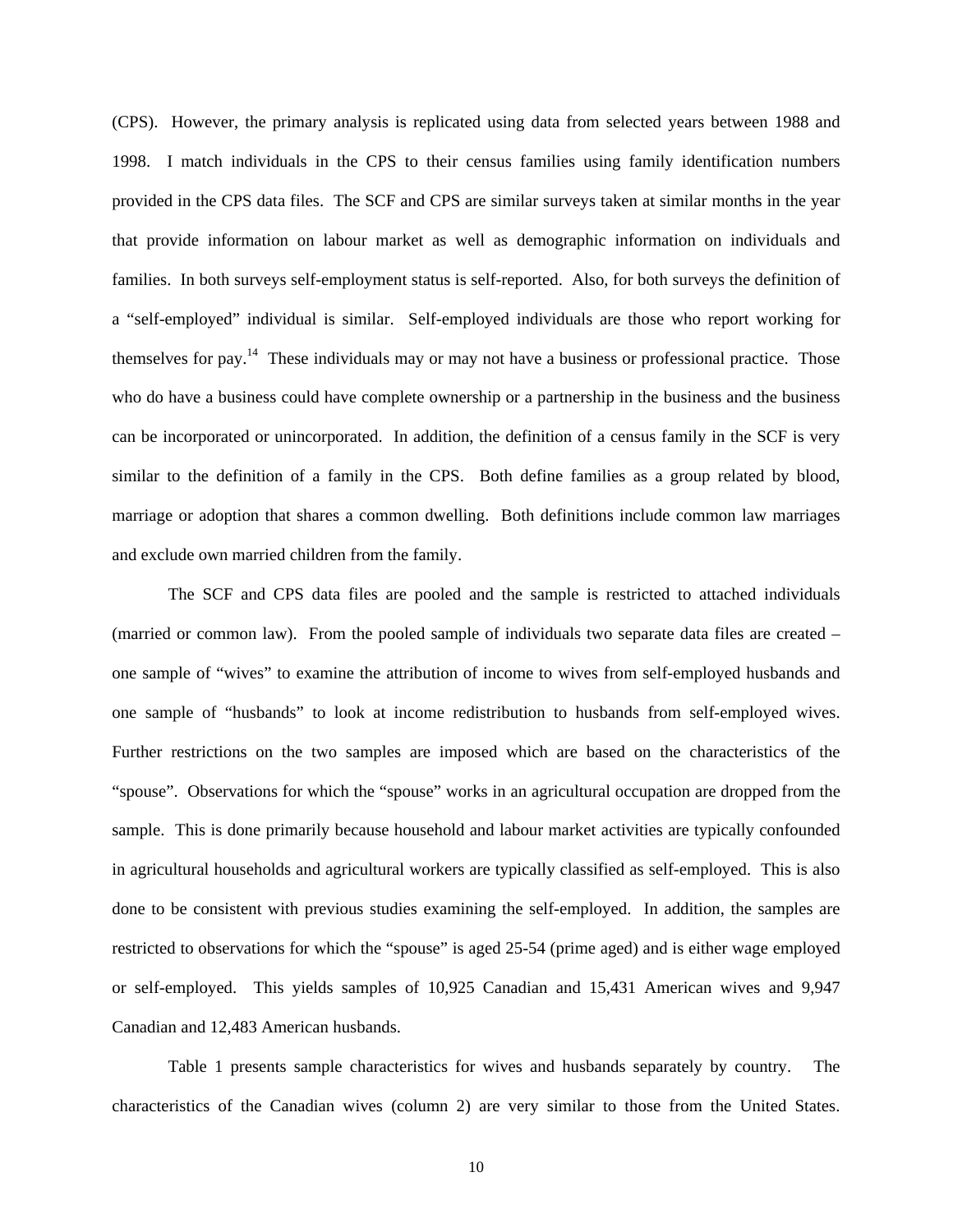However, there are a few notable differences. US wives tend to be slightly more educated than their Canadian counterparts. Interestingly, while total employment rates of US and Canadian wives are quite similar (74 percent versus 73 percent), self-employment rates of Canadian wives are higher than their US counterparts. US husbands are also slightly more educated than Canadian husbands (column 3). Despite higher overall employment rates among US husbands, the rate of self-employment among Canadian husbands in my sample is higher than that of US husbands. Finally, while the fractions of US households with younger children (those aged less than 7) are similar in the samples to those same fractions of Canadian households it appears that US households are more likely to have older children present.

 Table 2 presents raw employment rates of wives and husbands, separately, by the labour force status of the spouse. The raw employment rates presented in table 2 are consistent with the notion that Canadian households are splitting income and suggest that any splitting that may be occurring is likely a result of families attributing self-employment income to the wife. The employment rate of wives of selfemployed men in Canada is nearly 7 percentage points higher than the same rate for wives of wage employed men. In the US there is less than a 2 percentage point difference in the employment rates of wives of self-employed men compared to wives of wage employed men. However, the difference in total employment rates for husbands of self versus wage employed wives is the same for Canadian and US men.

### **4. Empirical Results**

The raw employment rates presented in the previous section of the paper revealed differences in the reported employment rates of wives of self-employed men compared to those of wage employed men between Canada and the United States but no similar differences among husbands. In this section regression results from the estimation of equation 5 are presented for the sample of wives and husbands. Estimates of the difference in difference described above are generated to determine whether or not there is evidence of income splitting after accounting for differences in individual productivity characteristics, household economic factors and region specific fixed effects. The results are consistent with a significant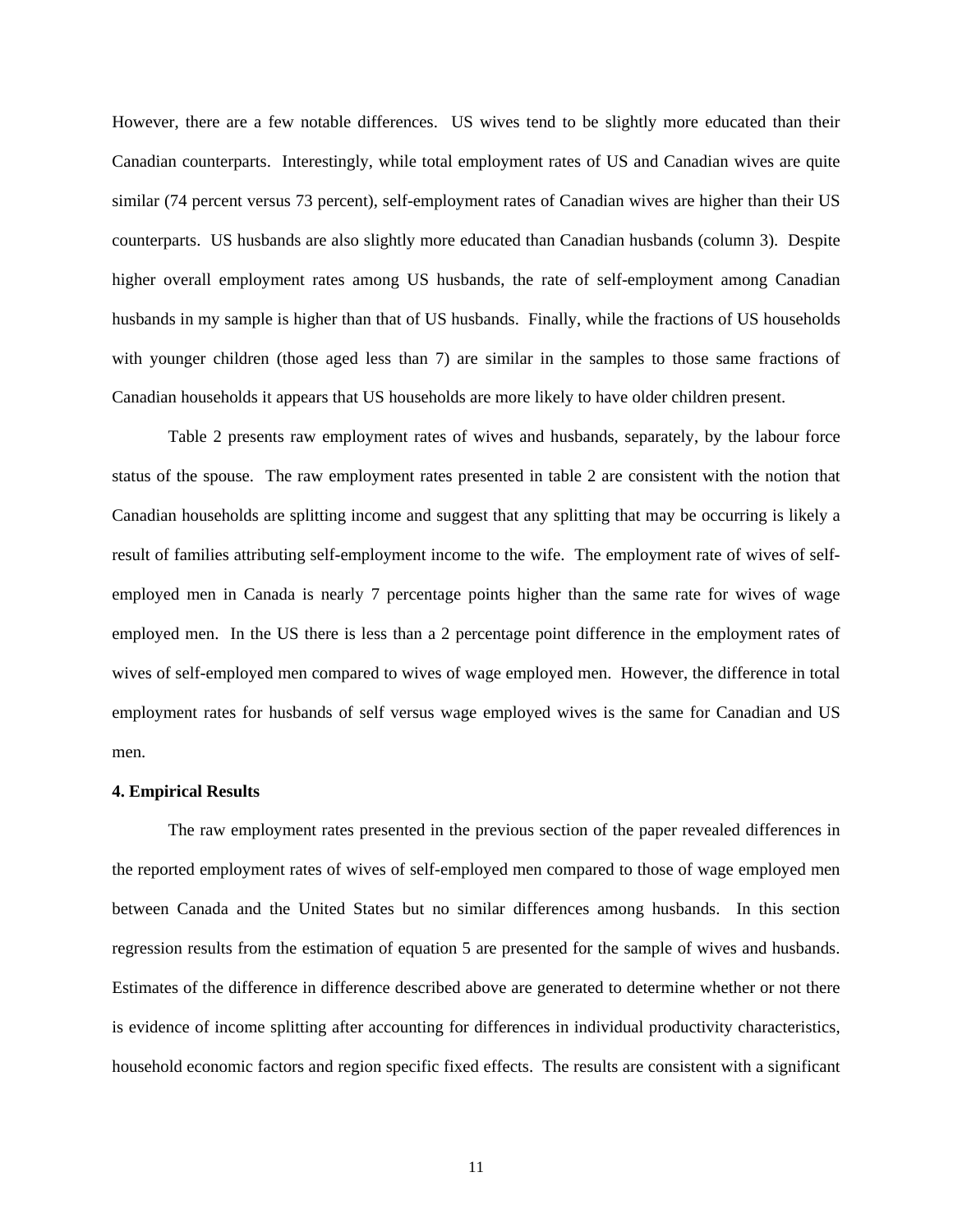proportion of Canadian husbands attributing income to their wives in 1998, but there is no evidence that Canadian wives attributed income to their husbands.

Table 3 provides OLS estimates of equation 5 for the samples of wives and husbands. Due to the likelihood of violating the homoskedasticity assumption in this model the standard errors provided are White's heteroskedastic robust standard errors. For the reader's convenience, columns a and c of the table give estimates of the various marginal effects for Canadian wives and husbands, respectively. Thus, for example, the estimated difference between employment rates of wives of self versus wage employed men in Canada controlling for husband's income and wife's characteristics is given the coefficient on "s selfemployed" in column a. Because the model is fully interacted with a country indicator equal to one for Canada, comparable estimates for US households are contained in the upper portions of columns b and d. The coefficients on the spouse's self-employment indicator variables crossed by country, which are located in the lower portions of columns b and d, provide estimates of the difference in differences from equation 5.

The results suggest that, once differences in the characteristics of wives across husband's employment sector are controlled for, there is still an unexplained positive and significant differential in the employment rates of wives of self-employed versus wage employed men in Canada. This differential is estimated to be 6.2 percentage points according to my model. Thus, differences in the characteristics of wives across husband's labour force status do not explain the employment rate differences in Canada. In comparison, among US wives the two employment rates are similar in magnitude and not statistically different from one another (the point estimate is 0.006 with a standard error 0.01). Looking across the jurisdictions, the difference in differences among wives is estimated to be approximately 5.6 percentage points and statistically significant at the 1 percent level of significance. If the interpretation given above for these differences is correct, the estimate suggests that nearly 1 out of 18 Canadian self-employed males attributed income to his wife in 1998. However, as in the raw data, there is no indication that Canadian wives are attributing income to their husbands in this same year. The difference in differences estimate from the data on husbands is statistically indistinguishable from zero. It is likely that the net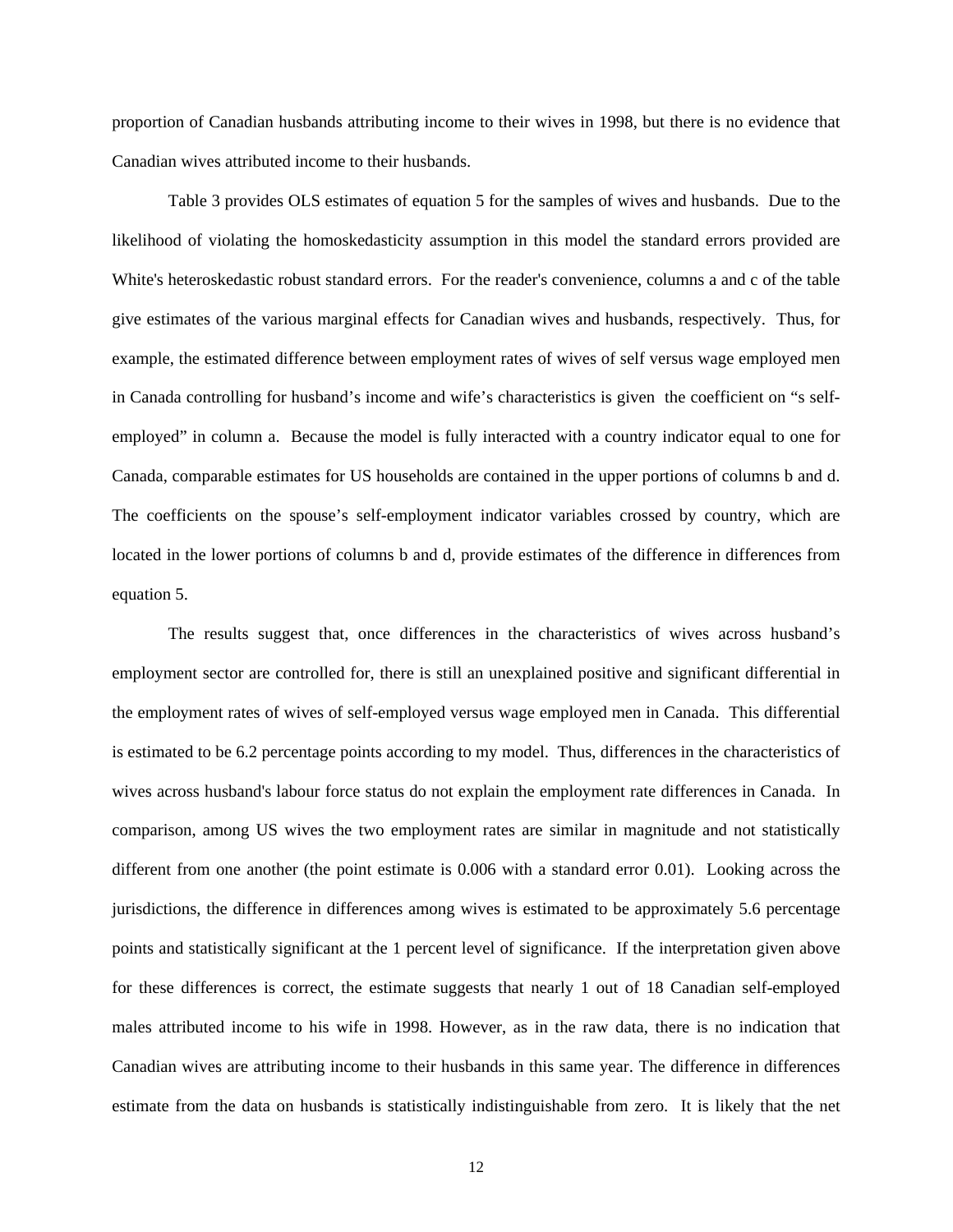advantage to attributing income to Canadian husbands is low given their greater labour force attachment<sup>15</sup>. It is, therefore, reassuring that my estimation strategy finds that wives are less likely to split income with their husbands.

While these findings are consistent with income splitting by self-employed husbands, as noted in section 2 above, this interpretation relies on the validity of the assumption given by equation 3. The analysis presented in the next section of the paper will directly address this issue by providing a number of informal "tests" of the income splitting interpretation given to the primary finding. However, before getting to this, the remainder of this section will investigate the characteristics of the difference in difference measure to characterize the extent and method of any potential income splitting, and also, to see whether the characteristics are consistent with priors on the income splitting interpretation (indirectly testing my interpretation of the findings). Given that the results provide no evidence that Canadian households illegally attribute wives' self-employment income to husbands, the remainder of this section will focus on the possible attribution of income from husbands to wives.

To begin with, a decomposition of the total employment rates of wives into self and wage-andsalary employment rates might be helpful as a way to distinguish between the various methods used to split income. For households that claim the wife is active in the operation of the business there are several ways in which income, as compensation for alleged work, may be attributed to the wife. The income may be in the form of wages and salaries, profits, or both. If income is being split in Canada in the form of wages and salaries alone one would expect reported wage employment rates of wives of selfemployed men in Canada to be higher than those in the US, all else equal. However, if the attributed income involves the sharing of profits (on their own or in conjunction with wage and salaries) one might expect reported self-employment rates of wives of self-employed men to be higher in Canada<sup>16</sup>. Another possibility is that self-employed men simply share profits with their wives, who do not claim to be active in the business. Because the measure of illegal income splitting used in this study captures mis-reported employment status it does not detect this form of income splitting.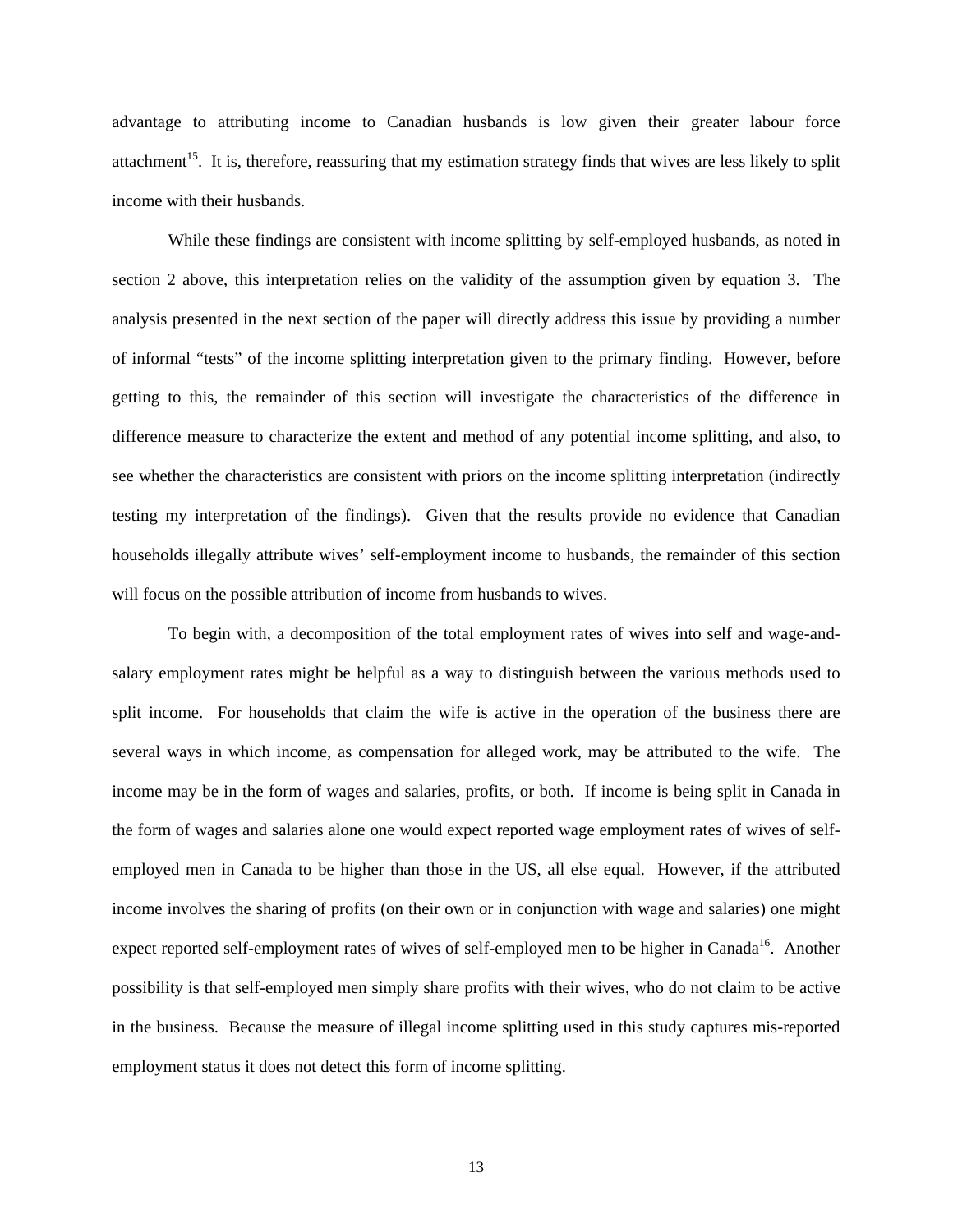In general, there are a number of reasons why we might expect couples to split income by indicating that the wife works for the family business instead of indicating that the wife is a partner in the business. It appears that Canadian policy makers have been much more active in creating laws to restrict the diversion of business profits to a spouse through a partnership for the purposes of avoiding income tax than they have been to reduce the distribution of such income to spouses through salaries.<sup>17</sup> In fact, Canadian tax law with respect to hiring family members is sufficiently vague that enforcement is quite difficult. Essentially, all that is required is that the family member has designated duties and that her/his pay be commensurate with the job performed. In addition, while attributing income in the form of wages and salaries would require such businesses to pay payroll taxes on the income that is split it also provides these households with access to employment benefits such as employment insurance and national pension.

Despite the overall advantages of attributing income through wages, however, the method used to split income may depend on the incorporation status of the firm. The unincorporated self-employed can avoid business liabilities in the event of failure by attributing household assets other than the business to a spouse. Thus, those self-employed in unincorporated businesses may prefer to attribute income to a spouse through salaries alone rather than ownership. Limited liability laws with respect to incorporated businesses likely reduce the incidence of this type of asset sheltering. Further, there are more numerous, less detectable, opportunities to attribute income through ownership in incorporated firms. Thus, we would expect to find more of this type of income splitting by husbands of incorporated businesses.

The upper third of table 4 decomposes the raw total employment rates of wives into self and wage employment rates by husband's employment status for Canada and the US, separately. To look for evidence of differences in the method used by self-employed husbands of incorporated versus unincorporated firms, similar decompositions are reported in the lower portions of table 4 for samples that drop households in which the husband is unincorporated and incorporated self-employed, respectively. Looking across all business types, almost all of the difference between the total employment rate differential between wives of self-employed and wage employed men across the two countries is a result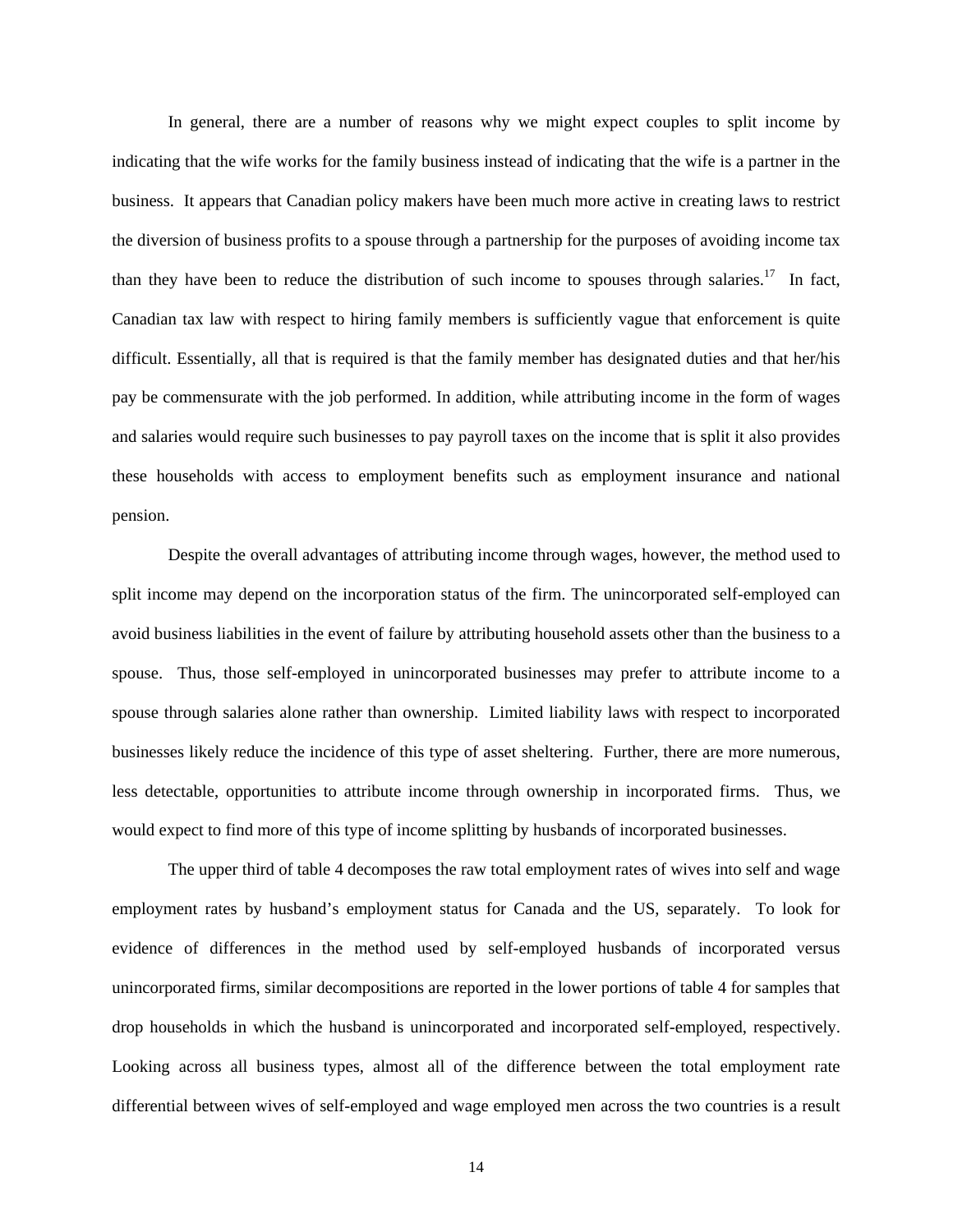of differences in wage employment rates. In both countries, wives of self-employed husbands are more likely to be self-employed than wives of wage employed men. The difference in these self-employment rates across the two countries is small, however, which is inconsistent with self-employed husbands in Canada attributing income to their wives through ownership of the business. On the other hand, the rates of wage employment among wives in the two countries are higher for wives of wage employed men than wives of self-employed men. The difference in these wage employment rates is significant across the two countries. The wage employment rate of wives of self-employed men is much closer to the same rate for wives of wage employed men in Canada than in the United States. This is consistent with Canadian couples splitting self-employment income by attributing income to the wife solely in the form of wage income.

The bottom two thirds of table 4 suggest that there might be differences in the methods used to shelter income across incorporation status. The overall raw difference in differences across the samples of households in which the husband runs an incorporated business is 7.6 percentage points. This is equally split between differences across the two countries in self employment and wage employment rates. On the other hand, the overall raw difference in differences across the samples in which the husband runs an unincorporated business of 3.4 percentage points is completely attributable to differences in wage employment rates across the countries.

 To test these results more formally employment probability equations, similar to equation 5, are estimated for self and wage employment along with total employment for the various samples. The resulting difference in differences estimates are summarized in table 5. To a certain extent, the results echo what was observed in the raw data. After controlling for husband's income and the characteristics of wives in the sample the results point towards income splitting through the attribution of wage income to the wife instead of some form of partial ownership of the firm. The estimated difference in differences in the self-employment rates of wives across the two countries is 1.5 percentage points and statistically insignificant at standard levels. In contrast, the estimated difference in differences in the wage employment rates of wives across the two countries is 4.1 percentage points and is statistically different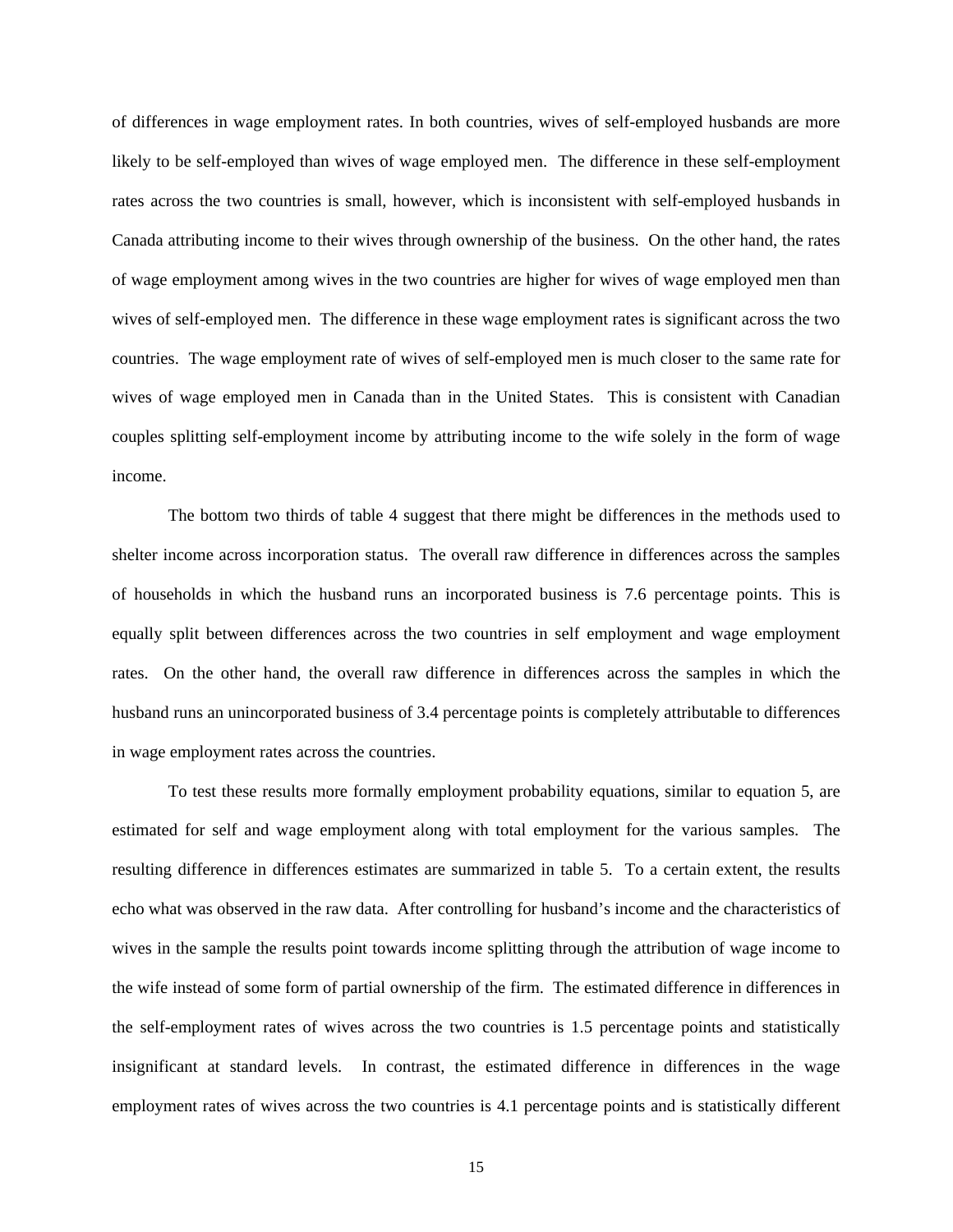from zero. This overall result is consistent with the expectation that attributing wage income provides the greatest benefits to households splitting income.

However, the results combining all types of firms mask some interesting differences across incorporation status. First, the estimated difference in differences in total employment for the sample focusing on male owners of incorporated businesses is somewhat larger than that for the unincorporated business sample; 7.1 versus 4.5 percentage points, respectively. Second, the results of the decomposition of the difference in differences vary across incorporation status of the husband's firm. The estimated difference in differences in *self-employment* for the incorporated business sample is 4.1 percentage points and statistically significant while the estimated difference in differences in *wage* employment for this sample is somewhat smaller at 3.0 percentage points and not statistically significant. Therefore, wives of incorporated self-employed men in Canada are more likely to report being self-employed than their US counterparts. In fact, I am able to be more convincing that this result is driven by illegal income splitting. For this result to be consistent with splitting the income of a single business, Canadian wives of selfemployed men in incorporated businesses must also report being self-employed in an incorporated business. I test this by examining rates of incorporated and unincorporated self-employment among wives, separately, and find that wives of incorporated self-employed men in Canada are more likely to report being incorporated self-employed and are just as likely as US wives to report being self-employed in an unincorporated business<sup>18</sup>. Finally, table 5 suggests that almost all of the difference in total employment rates across the two countries observed in the unincorporated business sample is attributable to differences in wage employment rates. Thus, the results are consistent with male owners of unincorporated firms attributing wages and salaries to their wives and owners of incorporated firms attributing some fraction of income in the form of profits from ownership. Again, this pattern matches my expectation that liability laws, the income tax system, and enforcement create an environment in which unincorporated (incorporated) business owners are more (less) likely to attribute income in the form of wages to a spouse.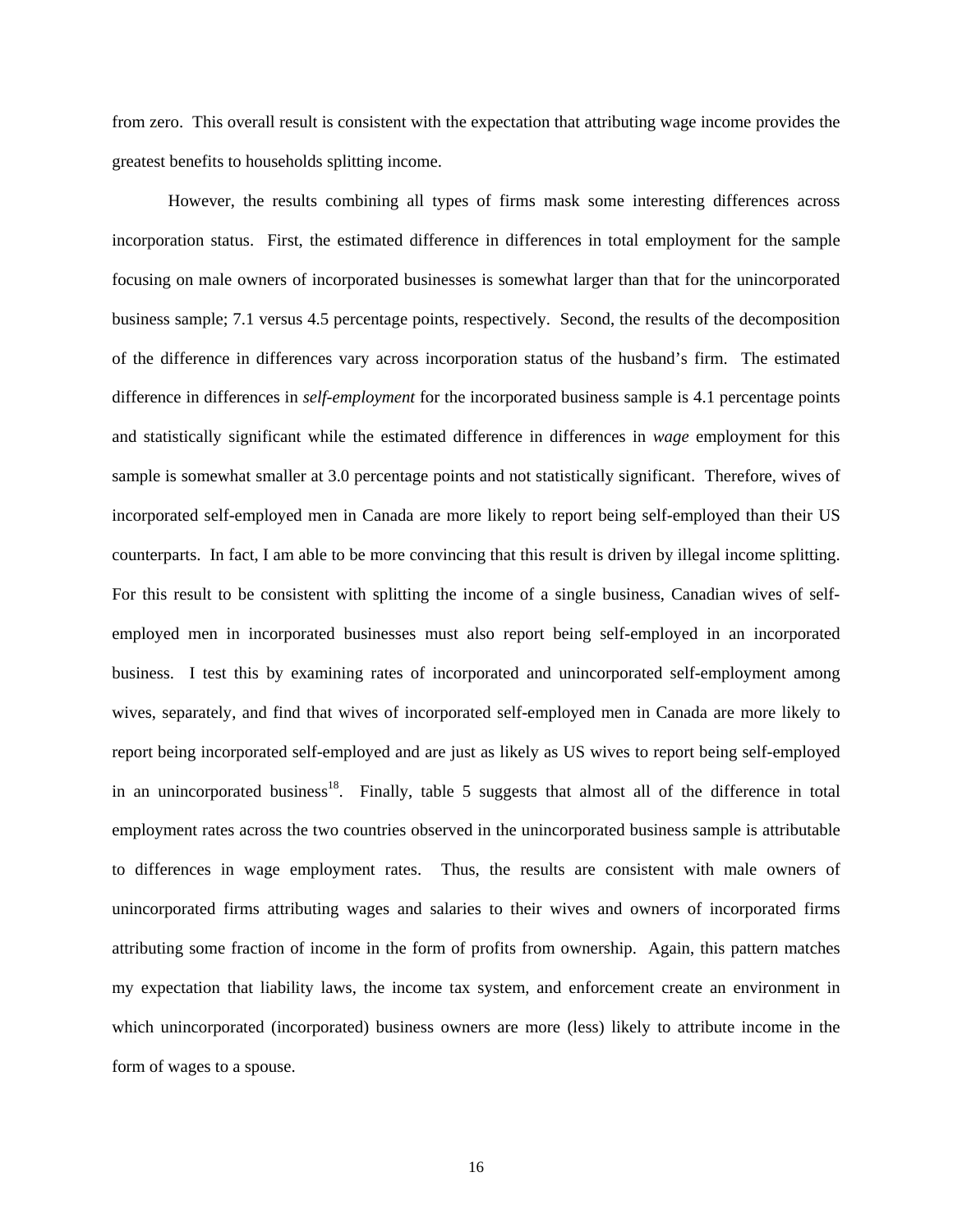To ensure that my primary finding is not an artifact of the year chosen and to identify trends in my measure I repeat the primary analysis using SCF and CPS data pertaining to several years between 1988 and 1997<sup>19</sup>. Table 6 presents both raw and estimated employment, self-employment and wage employment differentials for wives of self versus wage employed men in three year intervals over this period. Similar to the results for 1998, in all years examined in table 6, I observe a positive and significant difference in differences in employment rates of wives across the two countries that are primarily attributable higher wage employment rates of wives of Canadian self-employed men. There appears to be a slight downward trend in these estimates through time (falling from a high of around 8.5 percentage points in 1988 and 1991 to 5.6 percentage points in 1998), which is consistent with a decline in the incidence of income splitting over this period. This result is interesting in light of the fact that, while the differential between the top and bottom marginal tax rates was constant, average wages and participation rates of women in Canada continued to rise relative to Canadian men over this period. Thus, despite reductions in the net advantage to splitting, which resulted from improvements in labour market outcomes for women, the difference in differences measure of income splitting remained significant.

### **5. Supporting Evidence**

This section provides a number of informal "tests" intended to provide additional evidence that supports the income splitting interpretation of the primary findings. The primary set of tests relies on the fact that the working wives of self-employed men in Canada must work for the same firms as their husbands if these couples are indeed income splitting. These first tests attempt to identify whether or not there is evidence of a correlation between working in the same firm and the measure of income splitting developed above. An ideal test of this would require observation of the employers of husbands and wives in both countries. Unfortunately, comparable data for the two countries with such information is not available $^{20}$ . The available data do allow me, however, to identify whether or not the individual and the spouse work in the same industry<sup>21</sup>. Therefore, employment in the same industry is used as a proxy for working in the same firm in what follows.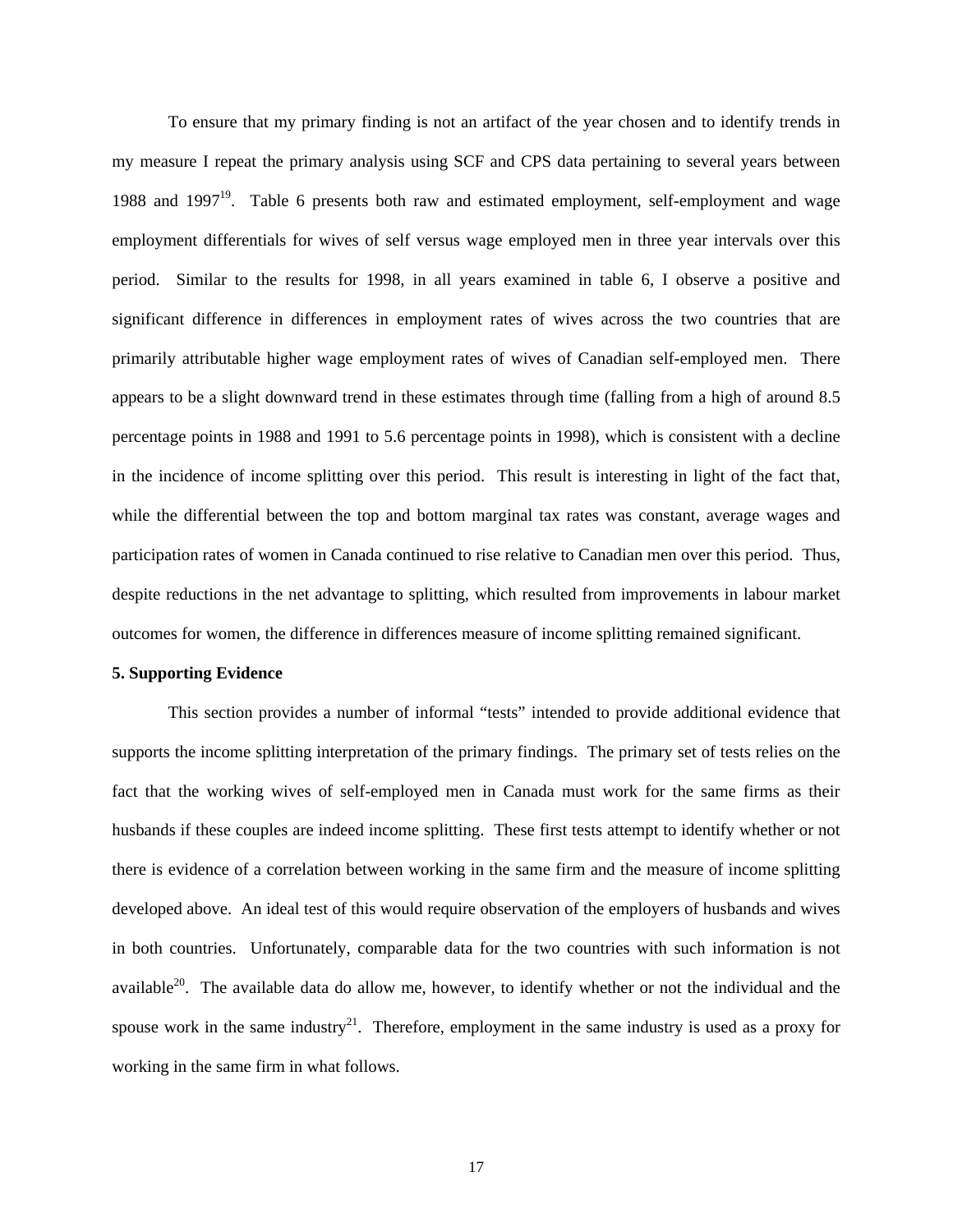For the initial test of this hypothesis I examine the probability that an individual works in the same industry as their spouse across employment status of the spouse. If Canadian husbands are splitting self-employment income with their wives we would expect to find that the probability of working in the same industry among couples in which the husband is self-employed is higher in Canada than in the United States, all else equal. To account for the fact that industrial concentration varies across the two countries, and therefore the overall probability of working in the same industry, I utilize a difference in differences approach similar to that used above to compare employment probabilities across the two countries. Thus, for example, I compare the differences in the probabilities of working in the same industry between households in which the husband is self and wage-employed across the two countries.

The results of this difference in differences exercise are presented in table 7. The evidence in section 4 suggests that Canadian self-employed husbands may attribute income to their wives but that wives do not likely attribute income to their husbands and that the income attributed to wives takes the form of wages and salaries. To look for consistency with these previous results, table 7 presents results for both wives and husbands employed in either sector of the labour market (column 1) and for individuals with wage and self-employed spouses, separately, (columns 2 and 3). Focusing first on individuals employed in all sectors, in both countries and for both wives and husbands, spouses of the self-employed are more likely to work in the same industry compared to spouses of wage employed individuals. However, consistent with husbands in Canada attributing income to their wives, the wives of self-employed men in Canada are significantly more likely to work in the same industry as their husbands compared to their US counterparts (this difference in differences is 5 percentage points according to my estimates). Also as expected, there is no significant difference in these probabilities among husbands across the two tax jurisdictions. Consistent with husbands attributing income through wages in Canada, the breakdown by employment sector of wives in columns 2 and 3 shows that the positive difference in differences in the probability of working in the same industry is driven by a higher than expected reported probability of working in the same industry among *wage employed* wives of self-employed men in Canada. While there is a positive and significant difference in the probability of working in the same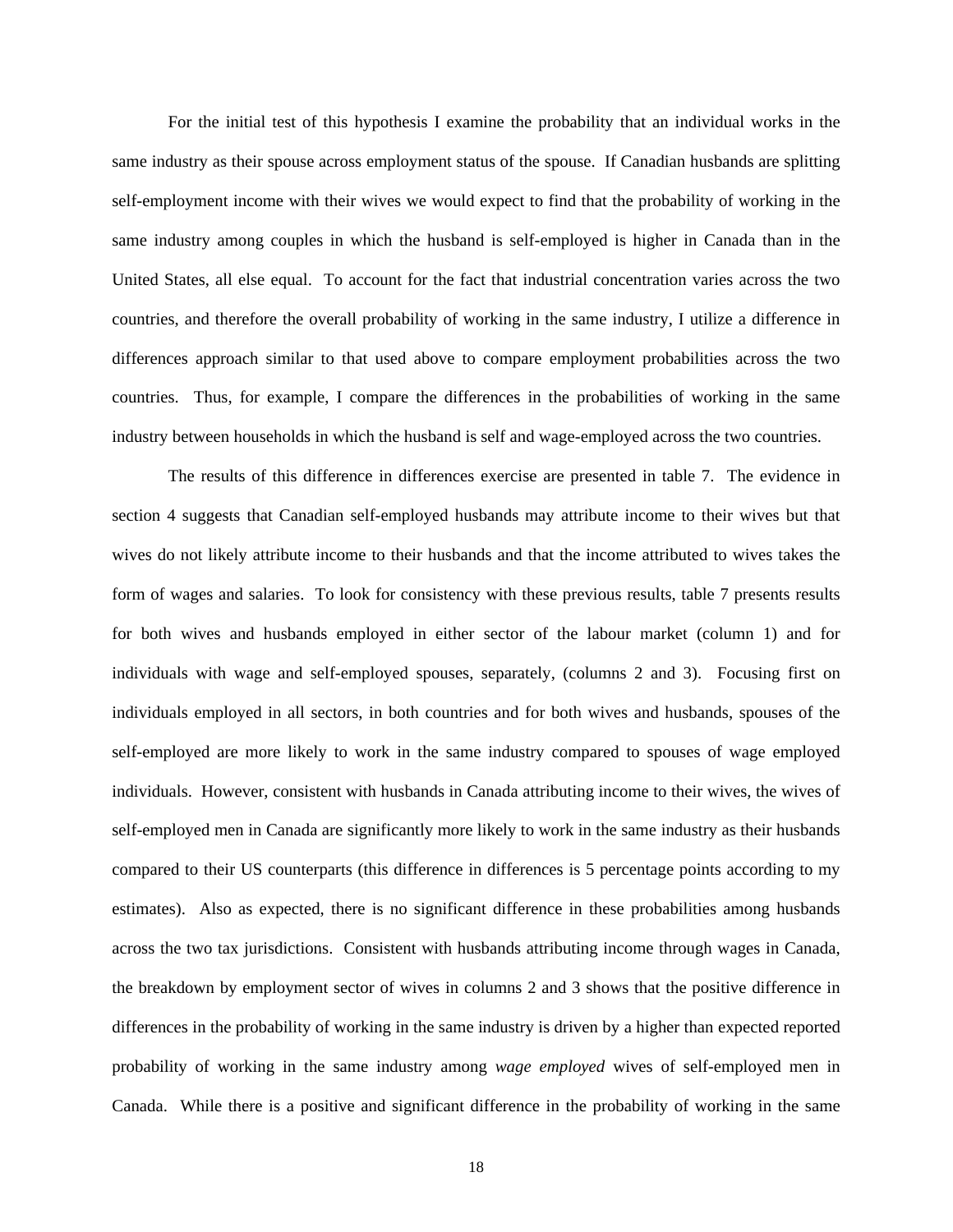industry for wage employed wives of self-employed husbands across the two jurisdictions of 5.5 percentage points, the difference is not statistically significant among self-employed wives. Therefore, not only are wives of self-employed men in Canada more likely to report having wage employment they are also more likely to work in the same industry as their husbands $^{22}$ .

A second test, which also examines the association between working in the same industry and income splitting, provides what is likely the strongest supporting evidence of the income splitting interpretation of the primary finding. Given the necessity that income splitting spouses work in the same firm, one would expect that the difference in differences measure of the extent of income splitting developed above would be higher among the sample of individuals who work in the same industry. Using data from 1998 I test this hypothesis for wives by estimating the difference in differences in employment dropping wives with husbands working in different industries. For this sub-sample the difference in differences estimate is a statistically significant 11.4 percentage points (0.114 with standard error equal to 0.022), which is more than twice the magnitude of the estimate for this year using the full sample (see table 5, column 1). Conversely, I find no statistically significant difference in the probability of employment among wives of self employed men and wives of wage employed men in Canada when I drop the sample of couples in which both individuals are employed in the same industry, instead. For this sample the point estimate is 0.005 with standard error equal to 0.013. This suggests that the positive difference in differences in reported employment across the two tax jurisdictions found among wives in the full sample is a result of higher than expected reported employment among Canadian wives who work in the same industry/firm as their husbands. That the results of both of these tests are consistent with the fact that employment in the same industry is a prerequisite for income splitting is strong evidence that the difference in difference measure is capturing illegal income splitting activity.

A final test relies on the fact that the net return to income splitting is higher among couples in which the wife has low potential income (a low probability of genuine employment) than among couples in which the wife has high potential income (a high probability of genuine employment). To test this I split the sample of wives into four separate sub-samples (one for each education category) and estimate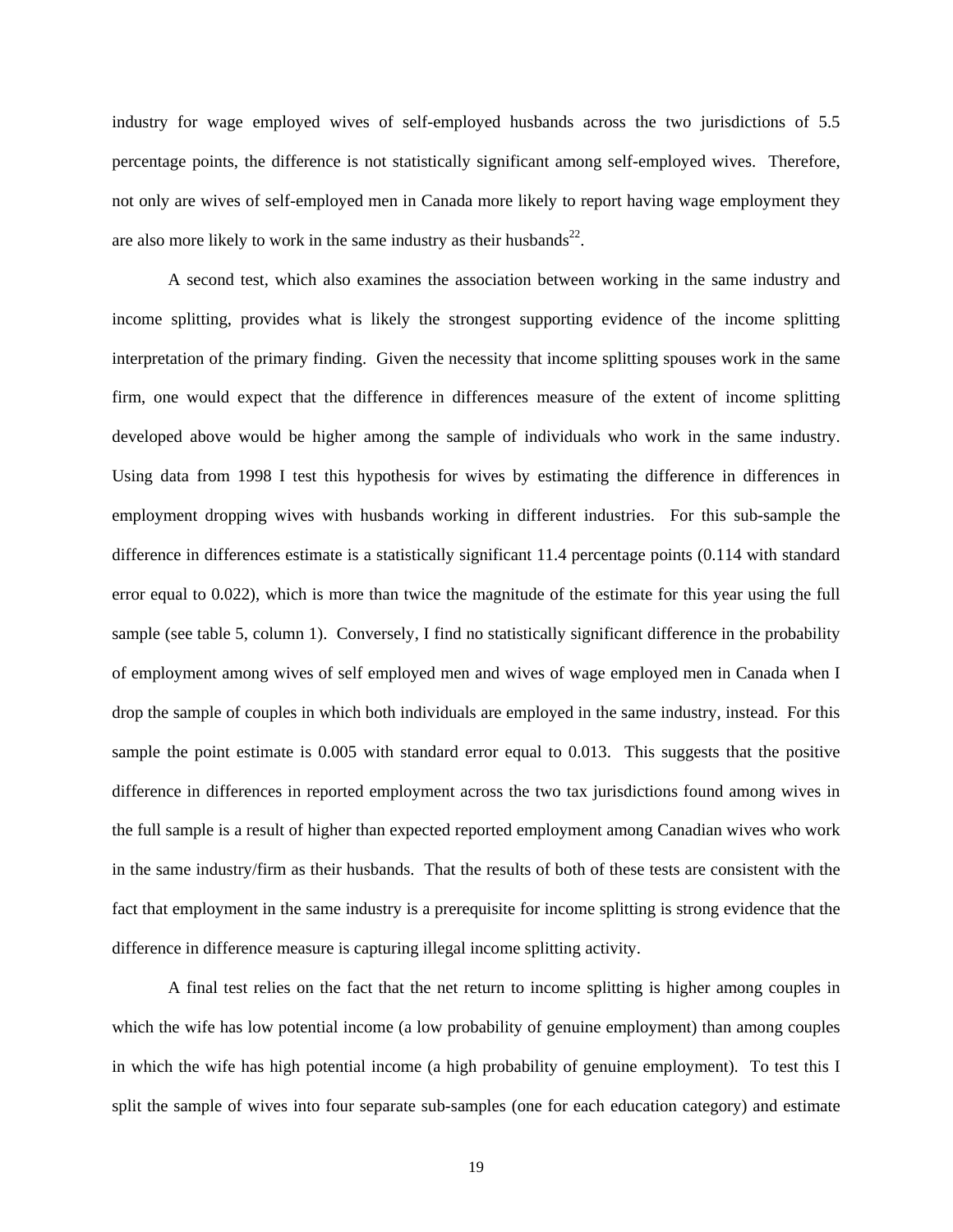equation 5, separately, for each of the groups. Interpreting the woman's education level as a proxy for potential income, comparison of the resulting difference in difference estimates allows me to test whether (controlling for the husbands income) my measure of the extent of income splitting declines with the wife's potential income. The results are consistent with this hypothesis. The estimates capture a higher incidence of income splitting among couples in my sample that gain the most from doing so.

 Table 8 presents summary results from the regressions described above. The difference in the employment rates of wives of self versus wage employed husbands in Canada compared to the same employment rate differential in the US is higher across all education categories. As expected, the difference in differences estimates decrease monotonically with the potential income of the wife. The difference in differences estimates are more than four times as high when I restrict the sample to wives in the lowest education category (those with less than 9 years of education) compared to the results when the sample is restricted to wives in the highest education category (those with post secondary education). The estimates range from 18.1 to 4.1 percentage points. This suggests that this measure of illegal income splitting is likely capturing more than just spurious correlation.

Taken together, these informal tests along with the patterns observed in the previous section strongly support the income splitting interpretation given to the difference in differences estimates in section 4. Further, because the results in this and the previous section place very stringent restrictions on the nature of any country specific factors that could possibly lead to a violation of the primary assumption given by equation 3 (which states that the difference in actual employment rates between individuals whose spouses are self-employed and wage employed is the same across the two tax treatments), it is highly probable that this assumption is valid. Any such factor(s) would have to systematically result in differences in employment rates across gender, incorporation status, education and whether or not the couple worked in the same industry; the existence of which is unlikely.

### **6. Conclusions**

 Using the Canadian experience as a case study, this paper attempts to shed light on the magnitude and nature of illegal income splitting among self-employed couples. The unique approach which is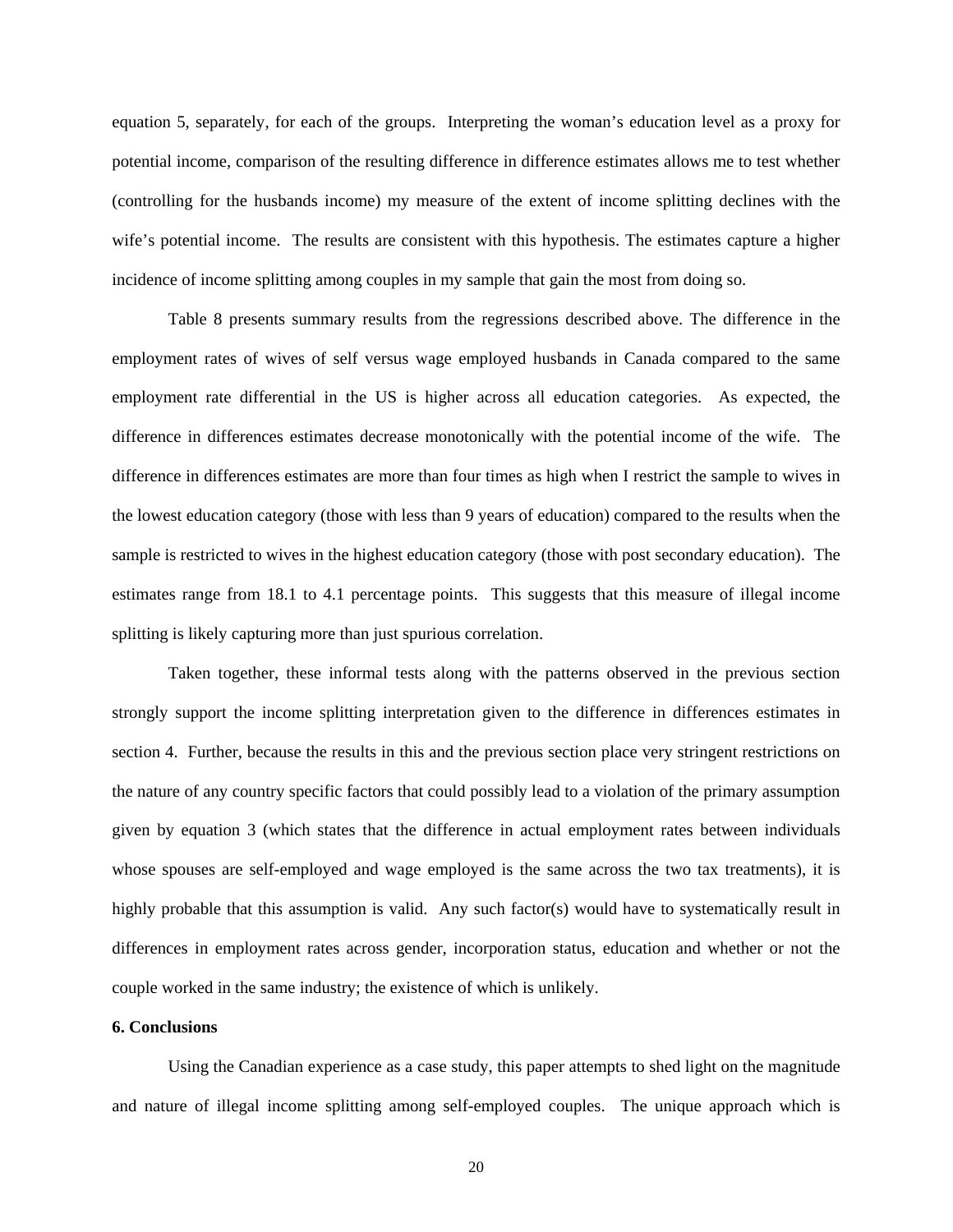developed in this study represents the first attempt to measure this type of income tax non-compliance; a task which is made difficult by the fact that this activity is purposefully hidden. While more work is needed to improve upon these estimates, the preponderance of evidence presented throughout the paper suggests that the estimates are indeed capturing income splitting activity. Given the large empirical literature showing that individual's legal activities change in response to the income tax system, it is somewhat reassuring that the results suggest that individual's responses, in terms of illegal activities, are also consistent with the incentives created by the tax system.

 The estimates provide evidence that a number of Canadian self-employed men attribute income to their wives, but no evidence is found that suggests self-employed women attribute income to their husbands. Further, it appears that income splitting among couples in which the husband is selfemployed is achieved primarily through the attribution of income to the wife in the form of wages and salaries. However, as one might expect, the method used likely differs by the incorporation status of the firm. The attribution of income involving partial ownership of the business by wives looks to be more prevalent among incorporated businesses in Canada. Likely due to a decline in the number of single income couples over the period examined, the incidence of income splitting in Canada appears to have decreased. The estimates of the incidence of income splitting among self-employed males range from nearly one in ten in the late 1980's and early 1990's to one in eighteen by 1998.

 To give a sense for what these estimates imply in terms of the magnitude of the problem I estimate the dollar value of the income tax avoided based on the estimated incidence of income splitting for 1998 (the most recent year studied). Because of the nature of the incentives, it is assumed that couples who income split are in the upper quartile of the distribution of husband's self-employment income<sup>23</sup>. Based on calculations using the SCF of average self-employment income of husbands in the upper quartile I use 1998 tax tables to calculate the average amount of income these couples can avoid by optimally splitting24. Estimates of the number of incorporated and unincorporated self-employed males splitting income in Canada in 1998 are generated using SCF weights and the estimated fractions by incorporation status provided in table 5. The product of these two approximations yields an estimate of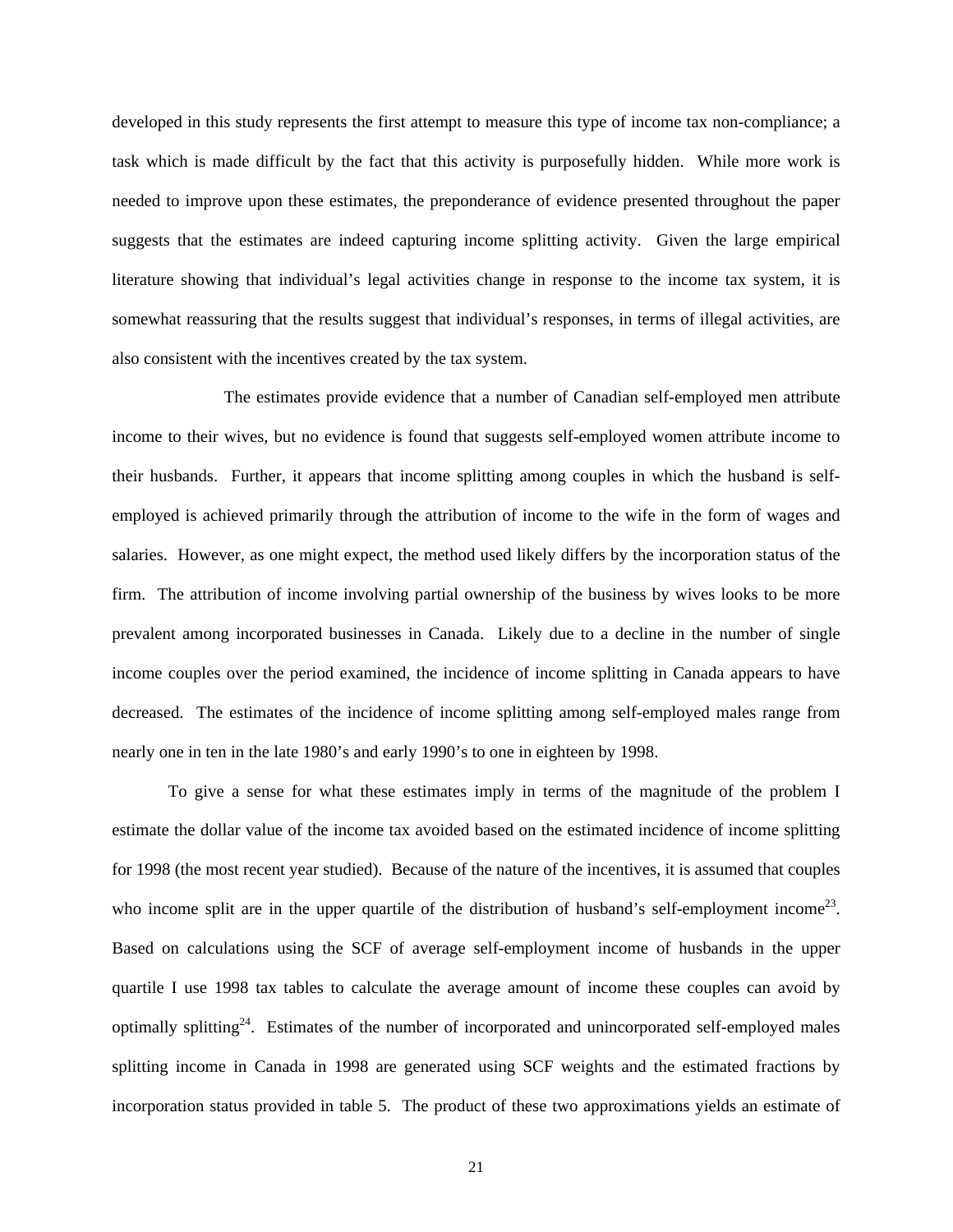the total amount of income tax avoided through this type of income splitting<sup>25</sup>. The estimate is intended to provide context to help evaluate the income splitting problem, but for obvious reasons, should be interpreted with caution. With this caveat in mind, the estimate suggests that approximately one half of a billion dollars in taxes were avoided in 1998 by more than 90,000 businesses. This dollar figure represents one half of one percent of total personal and corporate tax revenues or nearly six percent of total expenditures on defense in that year<sup>26</sup>.

Whether wage workers and the self-employed that pay their share of taxes suffer reductions in government expenditures or increased taxes to make up for the tax revenue short-fall this burden is shifted to these workers. In addition, the estimated half billion dollars in revenue that is shifted between workers represents only the tip of the iceberg. The prevalence of income attribution in the form of wages and salaries may exacerbate the problem if income splitting is used to qualify for employment programs such as employment insurance. Perhaps the most damaging aspect of this problem is its impact on horizontal equity. The inequities caused by this activity can destroy individuals' perceptions of fairness of the tax system and in turn their feelings of duty with respect to paying taxes. Increasing numbers of noncompliant individuals will further increase the distortions started by the flow of capital into the selfemployment sector.

Finally, these results are also relevant to the long running debate on whether the individual or the household should be the unit of taxation<sup>27</sup>. If it is in fact the case that illegal income splitting represents a substantial non-compliance cost, this is *one more* factor that must be taken into account in that debate. A thorough evaluation of the two tax systems must also account for the potential that joint taxation may also create incentives for non-compliance (for example, through the misreporting of marital status to avoid marriage penalties) and the positive effect individual taxation has on labour market participation of secondary earners, among other things. Such an analysis is beyond the scope of this paper. However, the results presented in this paper provide some insight into what policy makers should consider when choosing the unit of taxation. The results suggest that the optimal tax system likely varies by country depending on labour market and tax conditions. Indeed, the pattern of income splitting found above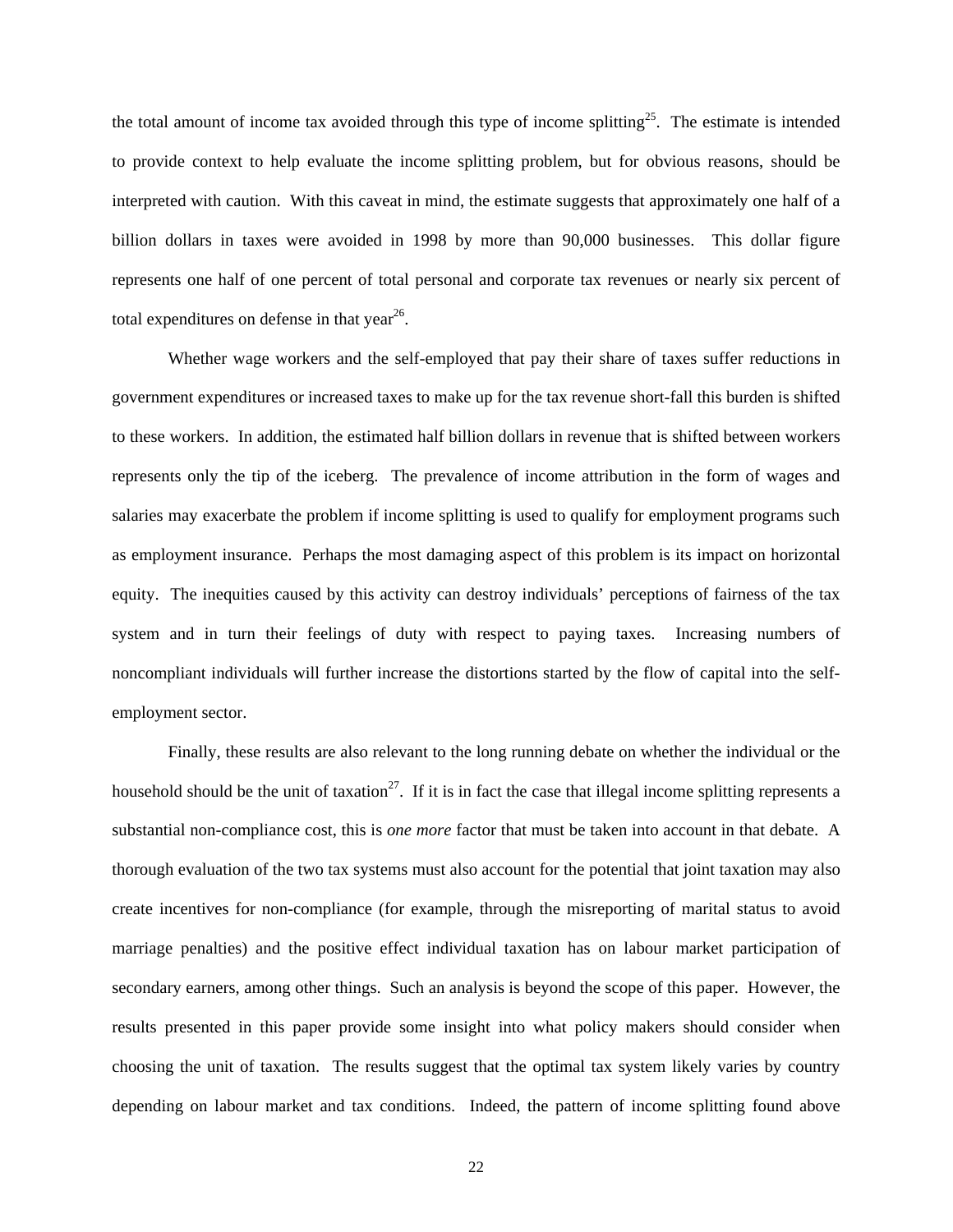suggest that countries that have high marginal tax rates, unequal wages across men and women and high rates of self-employment may find a system of joint taxation optimal, while for those with low incentives for income splitting individual taxation may be more appropriate.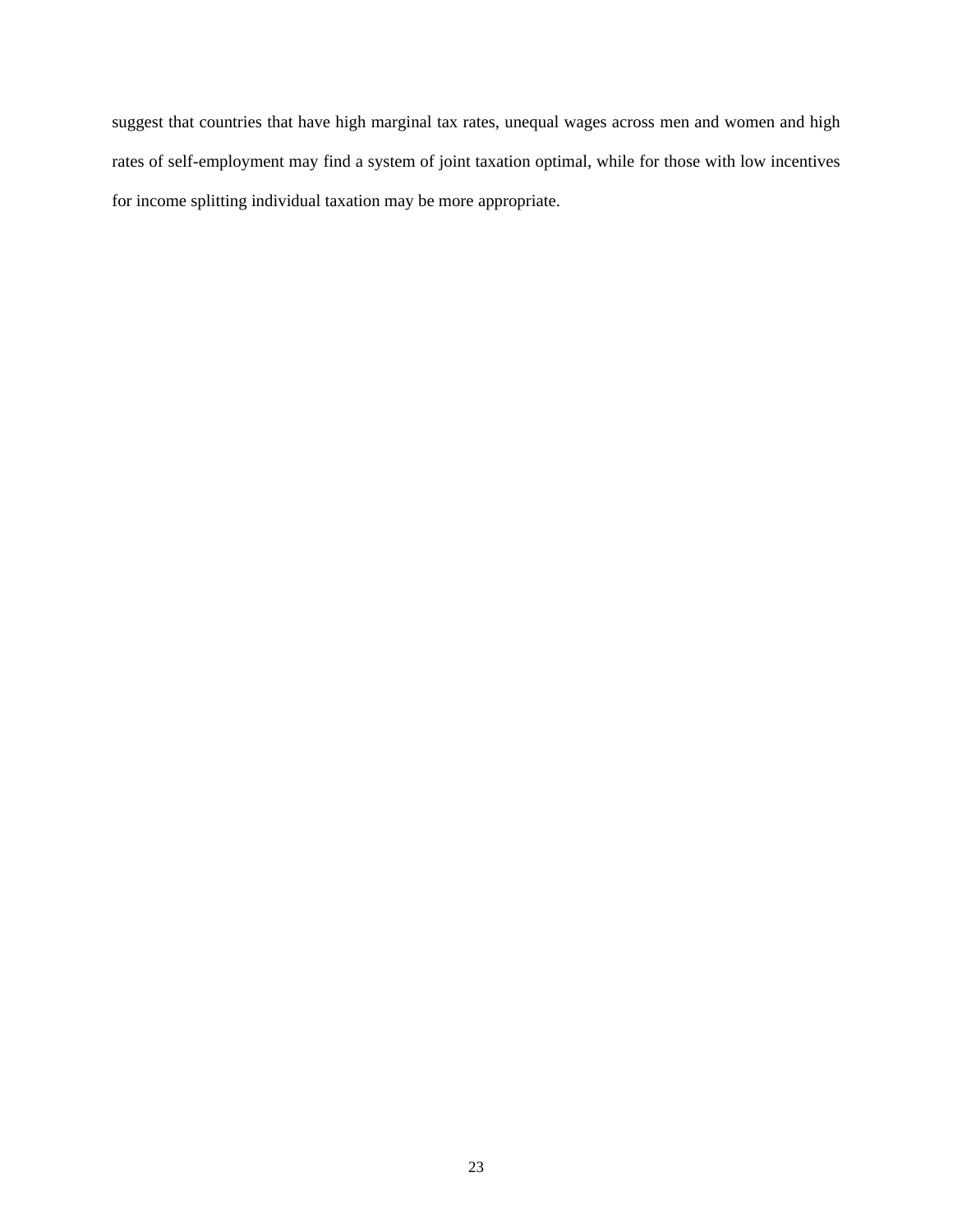#### **Endnotes:**

 $3$  For a good review of this literature see Andreoni, Erard, and Feinstein (1998).

<sup>4</sup> The most common approaches include indirect methods to infer tax evasion based on measurable factors, such as the difference between national income and national product or currency demand (see Slemrod and Yitzhaki, 2000, for a review), and more direct approaches which rely on tax audit data (e.g. Clotfelter, 1983, and Feinstein, 1991). The indirect approaches estimate aggregate evasion and do not allow one to distinguish between "types" of evasion. Tax audits are unlikely to be very successful in identifying many cases of income splitting and such data is only collected in the United States and New Zealand to my knowledge. The approach of Fisman and Wei (2004) uniquely identifies one particular form of evasion; the under-reporting of imports to China from Hong Kong.

<sup>5</sup> Ideally one would like to use administrative data. However, administrative data at the family level is not available in Canada.

 $6$  The tax filer universe is broader geographically and includes residents of institutions, while the SCF likely contains non-tax-filers.

<sup>7</sup> While the income tax liability of the spouse is the same with or without income splitting (assuming that productivity is the same in the family firm as in alternative employment), the family's tax liability is reduced. As long as these tax benefits are shared among household members it is as if the net tax rate of the spouse is reduced.

<sup>8</sup> Clearly, distinguishing between actually working and not working and actually investing and not investing is difficult because spouses naturally have a stake in a family business. Public policy makers have taken the stance that income over and above what the market would pay for the same services represents unlawful attribution (see Donnelly, Magee and Young 2000 for an overview). Given this criteria it is clear that the case in which the spouse fictively works in the firm is illegal. The case in which the spouse is coaxed into the labour market must also involve illegal activity. This is because the extra benefit to working is only realized if the spouse is paid at a rate above his/her productivity.

<sup>9</sup> Internal Revenue Service web page  $(\underline{www.irs.gov})$  tax tips.

 $10$  Two major social programs, unemployment insurance and public pensions, create similar incentives in the U.S. and Canada to attribute income. In both countries, income received through self-employment activity is qualified to count towards public pension eligibility but not towards unemployment insurance, while wage income is legitimate for both programs.

 $11$  Although the direction of the impact on employment cannot be theoretically determined, empirical simulation methods have been used to estimate the likely impacts of the two tax regimes on labour supply (Feenberg and Rosen 1980, and Piggot and Whalley 1996).

 $12$  As pointed out by an anonymous referee, even if the relative incentives to work remain the same it may be the case that secondary workers who would not work under joint taxation, because of the higher marginal tax rates, but choose to work under a system of individual taxation are more likely to be selected from the group of individuals

<sup>&</sup>lt;sup>1</sup> One paper by Macnaughton and Matthews (2000) finds evidence of income splitting through the attribution of income to children in Canadian self-employed households. Section 120.4 of the Canadian Tax Code, taxes certain types of income by individuals aged 17 and under at the top marginal rate; effectively closing this tax "loophole".

 $2^2$  Compared to the non-reporting of income, income splitting offers a number of advantages. It is less detectable, because it is difficult to identify whether or not a spouse is actually working and being paid appropriately. Income splitting also provides the opportunity to collect employment insurance and public pensions and acts as a way to make income "legitimate", which is valuable in many circumstances such as applying for a loan. In addition, nonreporting may not be an option for all businesses. Those not involving cash transactions have few opportunities to underreport income but still have the option of income splitting.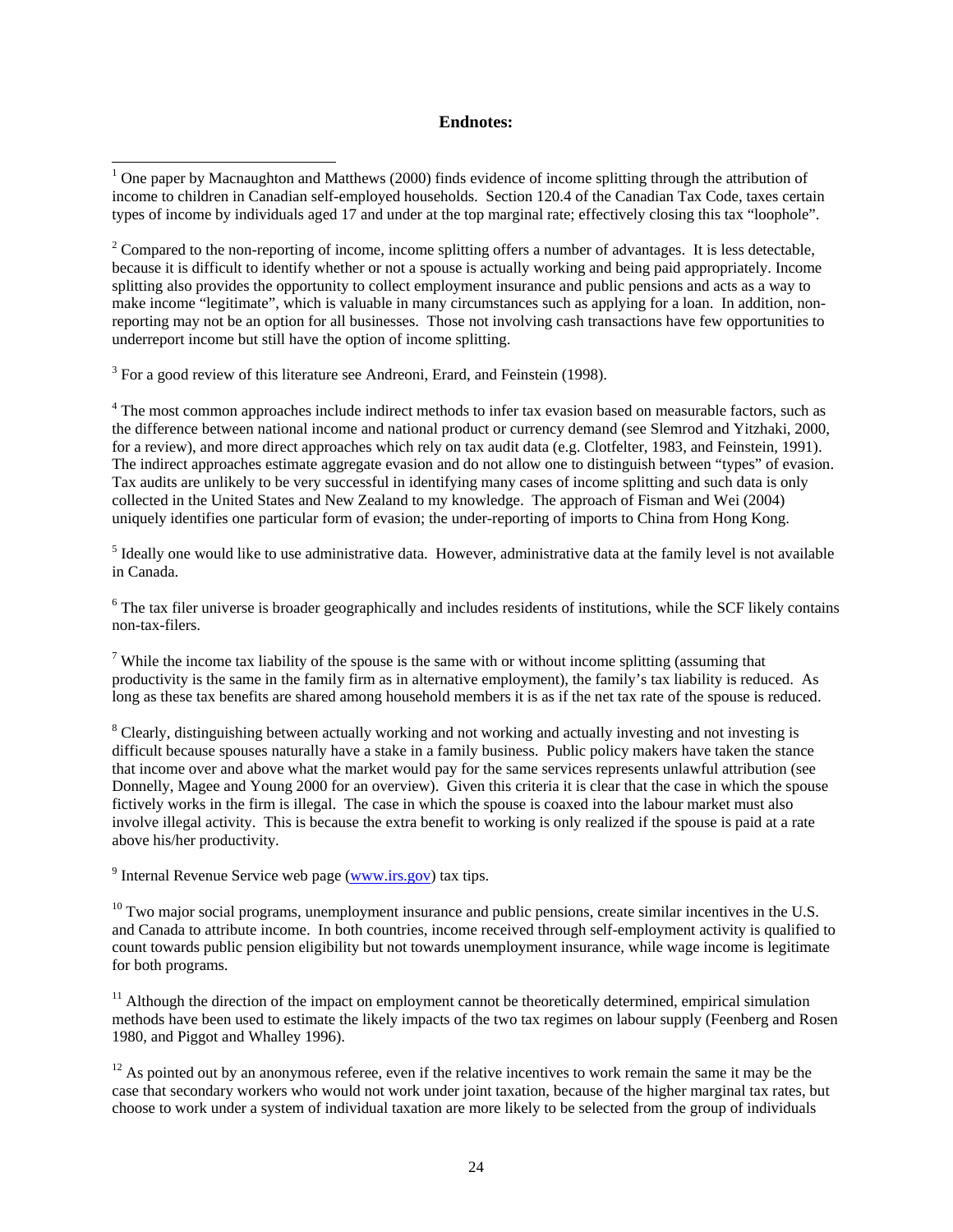whose spouses are self-employed. This type of selection, which is driven by the lower fixed costs of working among spouses of the self-employed, if it is occurring, would result in an upward bias of the estimate of income splitting. However, the supporting evidence provided in sections 4 and 5 below suggest that this explanation is not driving the results.

 $13$  Multiple regression analysis was used rather than probit or logit analysis because of the difficulties that arise in interpreting the difference in differences in a non-linear model.

<sup>14</sup> The definitions exclude "unpaid family workers" - those who work on a farm or in a business owned or operated by a related member of the same household without pay.

<sup>15</sup> Extending the samples of wives and husbands to include the non-employed, I find that nearly 95% of Canadian husbands with self-employed wives participated (were employed or unemployed) in the labour market. This compares to 83% of wives with self-employed husbands; a number which is inflated if (as the evidence suggests) these couples are income splitting.

<sup>16</sup> The "self-employed" in the SCF are those individuals who report working for pay for themselves. Presumably, those that report being self-employed either actually or fictively have a stake in the ownership (profits) of the firm.

<sup>17</sup> See Donnelly, Magee and Young 2000 for a discussion.

 $\overline{a}$ 

<sup>18</sup> Focusing on incorporated self-employment among wives of incorporated self-employed men the difference in difference estimate is 0.0539 with standard error 0.019. In contrast, and as one would expect if indeed this estimator is capturing illegal income splitting, the difference in differences estimate is close to zero and statistically insignificant (-0.012 with a standard error equal to 0.011).

 $19$  Data restrictions prevent the analysis being carried out on data prior to 1988.

<sup>20</sup> Matched employer-employee data such as the Canadian Workplace Employee Survey do not treat the family or household as the primary sampling unit (typically it is the workplace). As a result, it is not possible to identify family relationships between individuals (employees or employers) in such samples.

 $21$  Industry is reported in the SCF at the three-digit level of aggregation. Similar industry categories are reported in the CPS. Some minor aggregation was done so that the codes conform across data sources resulting in a total of eleven separate industries.

 $^{22}$ Results not included in the paper but available from the author also show that the pattern in employment probabilities across the education level of the wife (found earlier in this section) also holds for the probability of working in the same industry.

 $^{23}$  This assumption is not that strong given that the net benefit to income splitting increases with husband's income. It also appears that most households below the upper quartile would not benefit from income splitting.

 $24$  I allow for basic personal exemptions on personal income but no other tax credits are assumed.

 $25$  This estimate is likely biased downward because my measure only includes husbands that split income with wives that would otherwise report not being employed and my estimates of male self-employment incomes are attenuated by income splitting. On the other hand, the estimate may be biased upwards if couples are not able to equally split income or are lower in the income distribution than assumed. Thus, these biases wash each other out to some extent.

<sup>26</sup> Total tax revenues and defense expenditures are derived from Department of Finance Canada "Fiscal Reference Tables 1998".

<sup>27</sup> See, for example Boskin (1975), Rosen (1977), Brazer (1980), Munnell (1980), Boskin and Sheshinski (1983), Piggott and Whalley (1996) and Apps and Rees (1997).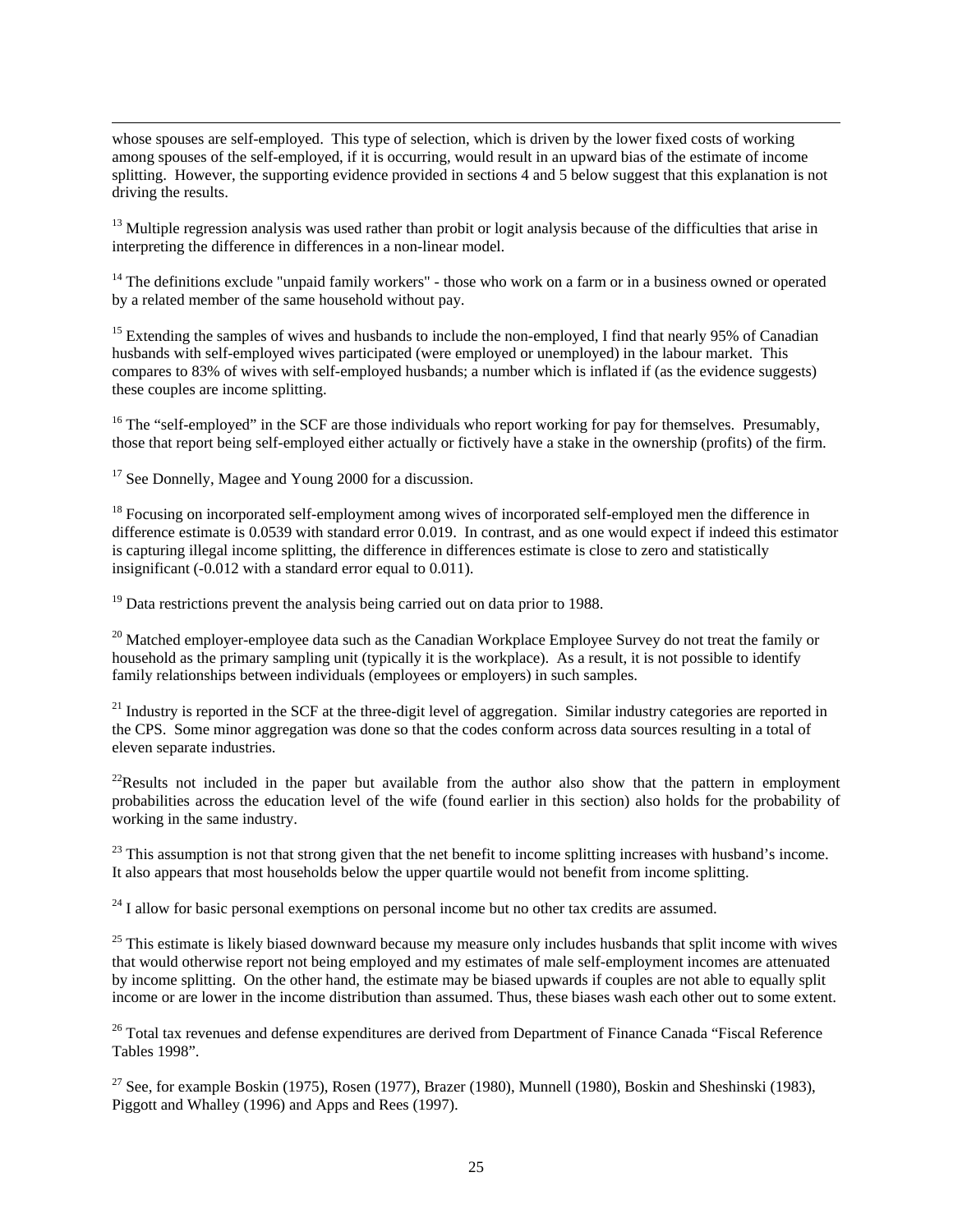#### **References:**

- Andreoni, J., B Erard and J. Feinstein. 1998. "Tax Compliance." *Journal of Economic Literature*, 36: 818-60.
- Apps, P., and Ray Rees, (1987) "Taxation and the Household," *Journal of Public Economics*, Vol. 35, pp. 355-369.

\_\_\_\_\_\_, (1999) "Individual vs Joint Taxation in Models with Household Production," *Journal of Political Economy*, Vol. 107, pp. 393-403.

Auerbach, A., and Martin Feldstein eds. (1998) Handbook of Public Economics.

- Bittker, B., (1975) "Federal Income Taxation and the Family," *Stanford Law Review*, Vol. 27, pp. 1389- 1463.
- Boskin, M., (1975) "Efficiency Aspects of the Differential Tax Treatment of Market and Household Economic Activity," *Journal of Public Economics*, Vol. 4, pp. 1-25.
- Boskin, M. and Eytan Sheshinski, (1983) "Optimal Tax Treatment of the Family: Married Couples," *Journal of Public Economics*, Vol. 20, pp. 281-297.
- Brazer, H.E., (1980) "Income Tax Treatment of the Family," In The Economics of Taxation, edited by Henry J. Aaron and Michael J. Boskin. Washington: Brookings Institute.
- Bruce, Donald (1999) "Do Husbands Matter? Married Women Entering Self-Employment", *Small Business Economics*, 13: pp. 317-329
- Clotfelter, Charles W., "Tax Evasion and Tax Rates: An Analysis of Individual Returns." *Review of Economics and Statistics* 65 (3): 363-73.
- Devine, Theresa (1992) "Compensation Composition Constraints and Household Self-Employment Decisions", mimeo, Pennsylvania State University
- Donnelly, Maureen, Joanne Magee, and Allister Young, (2000) "Income Splitting and the New Kiddie Tax: Major Changes for Minor Children", *Canadian Tax Journal*, Vol. 48, No. 4, pp. 979-1018
- Duggan, M. and Steven Levitt, (2002) "Winning Isn't Everything: Corruption in Sumo Wrestling," *American Economic Review*, 92(5), pp. 1594-605.
- Feinstein, Jonathon S., "An Econometric Analysis of Income Tax Evasion and Its Detection," *Rand Journal of Economics* 22 (Spring): 14-35.
- Fisman, R. and Shang-Jin Wei, "Tax Rates and Tax Evasion, Evidence from "Missing Imports" in China," *Journal of Political Economy* 112(2): 471-496.
- Jacob, B. and Steven Levitt (2003) "Rotten Apples: An Investigation of the Prevelance and Predictors of Teacher Cheating," *Quarterly Journal of Economics*, 118(3), pp. 843-77.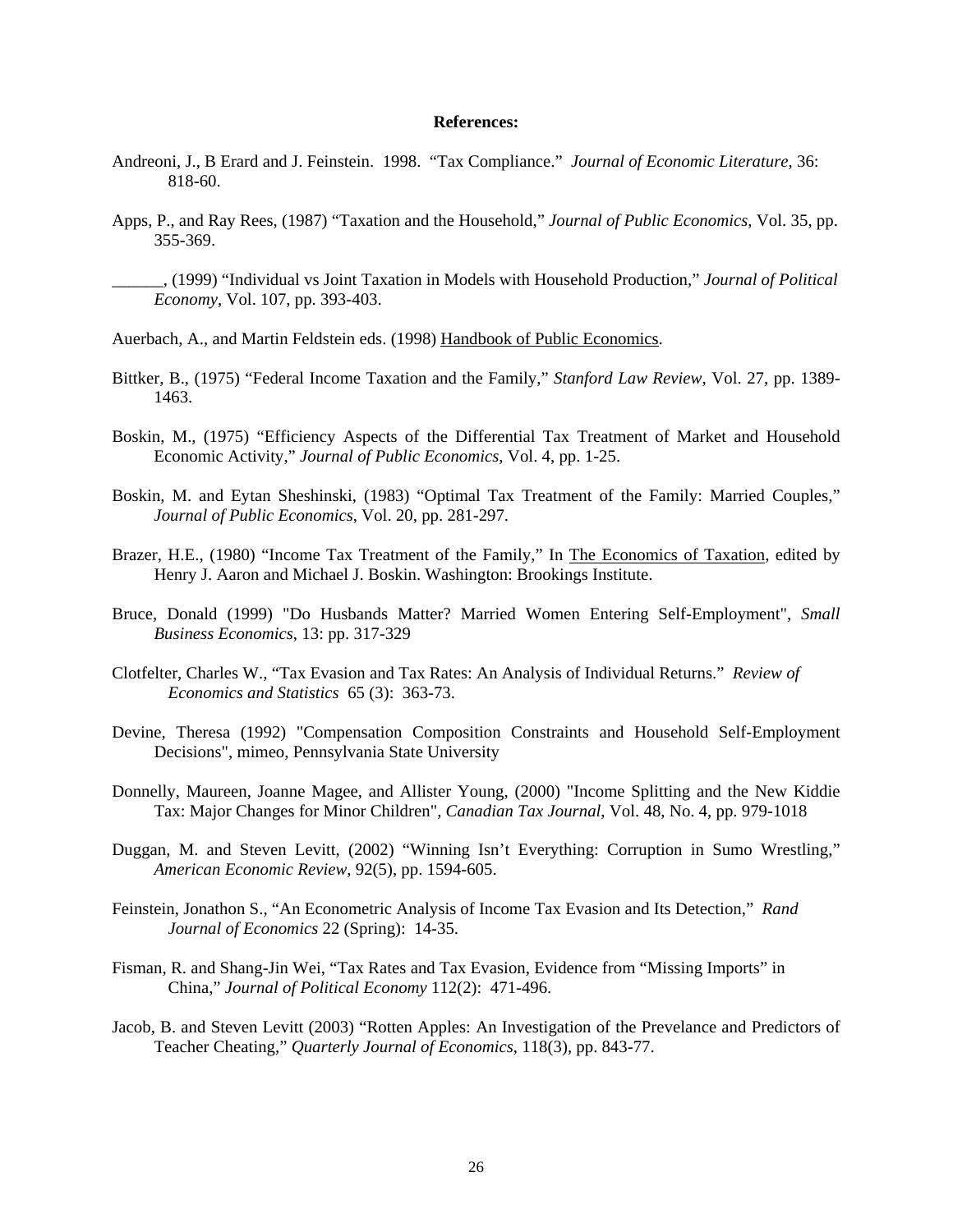- Lin, Zhengxi, Janice Yates and Garnett Picot, (1998) "The Entry and Exit Dynamics of Self-Employment in Canada", presented at the OECD/CERF/CILN *International Conference on Self-Employment*, Burlington, Ontario
- Macnaughton, Alan and Thomas Matthews, (1999) "Is the Income-Splitting Tax Needed? Some Empirical Evidence", *Canadian Tax Journal*, Vol. 47, No. 5, pp.1164-1179.
- McCaffrey, E., (1997) Taxing Women, Chicago and London: University of Chicago Press.
- Munnell, A., (1980) "The Couple Versus the Individual Under the Federal Personal Income Tax," In The Economics of Taxation, edited by Henry J. Aaron and Michael J. Boskin. Washington: Brookings Institute.
- Piggot, J., and John Whalley (1996) "The Tax Unit and Household Production," *The Journal of Political Economy*, Vol. 104, Issue 2, pp. 398-418.
- Schuetze, H.J., (2000) "Taxes, Economic Conditions and Recent Trends in Male Self-Employment: A Canada-U.S. Comparison", Labour Economics Vol.7, number 5.
- Slemrod, J. ed. (1992) Why People Pay Taxes: Tax Compliance and Enforcement University of Michigan Press.
- Slemrod, J. and Shlomo Yitzhaki (2000) "Tax Avoidance, Evasion, and Administration," Working Paper no. 7473 (January): NBER, Cambridge Mass.

Statistics Canada, (1997) "Differences in Income Estimates for Persons", Catologue # 97-02.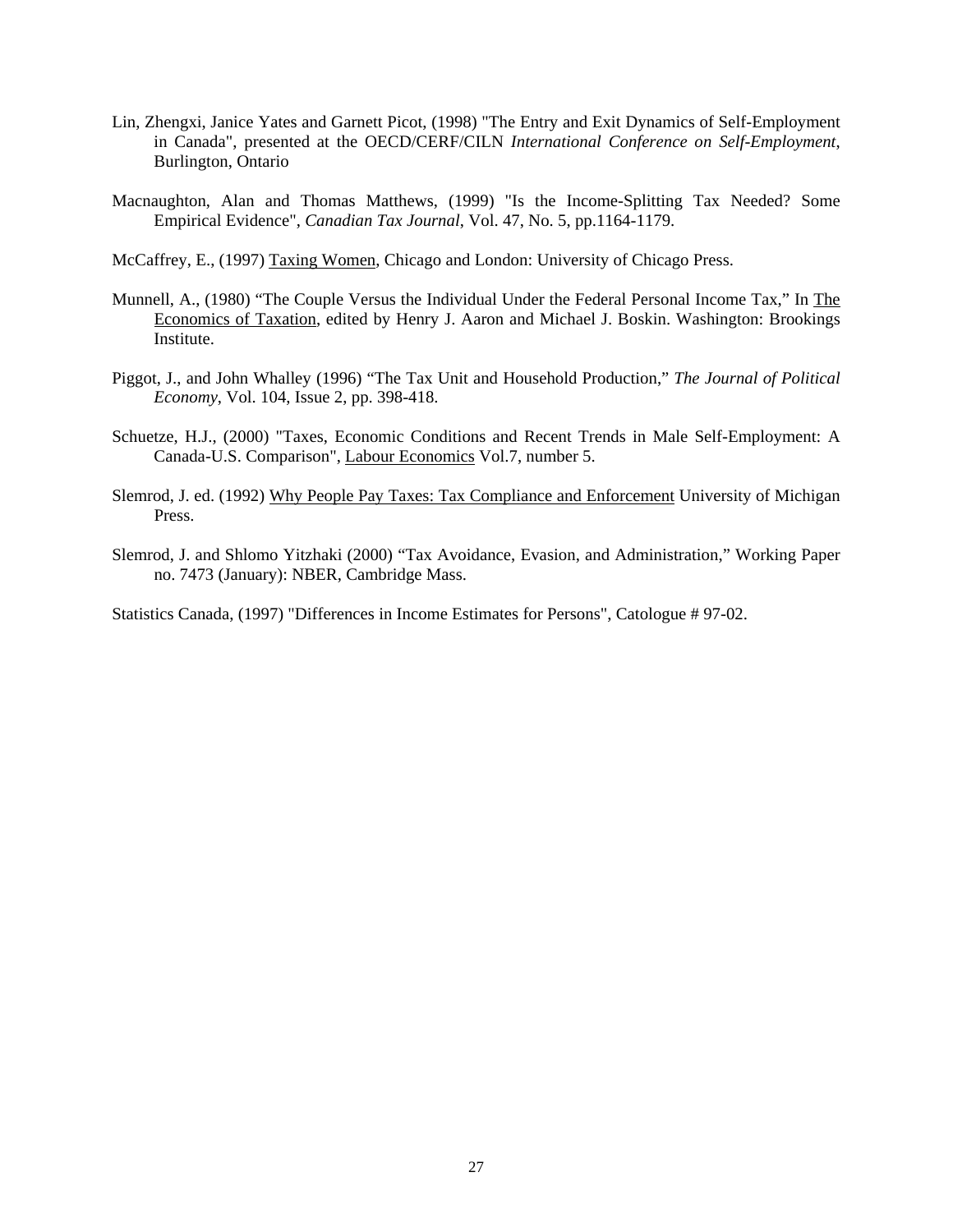| 'ables: |
|---------|
|---------|

### **Table 1**

## **Sample Characteristics**

| Canada |
|--------|
|--------|

| <b>Variable</b>         |        | <b>Wives</b> |        | <b>Husbands</b> |  |
|-------------------------|--------|--------------|--------|-----------------|--|
| Age                     | 38.404 | (7.967)      | 41.953 | (8.651)         |  |
| less than grade 9       | 0.032  | (0.177)      | 0.055  | (0.229)         |  |
| grade 9-10              | 0.079  | (0.270)      | 0.114  | (0.318)         |  |
| grade 11 - hs diploma   | 0.387  | (0.487)      | 0.407  | (0.491)         |  |
| post secondary degree   | 0.501  | (0.500)      | 0.423  | (0.494)         |  |
| presence young children | 0.317  | (0.465)      | 0.266  | (0.442)         |  |
| presence older children | 0.471  | (0.499)      | 0.455  | (0.497)         |  |
| employment rate         | 0.742  | (0.438)      | 0.871  | (0.335)         |  |
| self employment rate    | 0.099  | (0.299)      | 0.199  | (0.399)         |  |
| wage employment rate    | 0.642  | (0.479)      | 0.672  | (0.469)         |  |
| spouse's total income*  | 43380  | (25478)      | 25046  | (15763)         |  |
| # observations          |        | 10925        | 9947   |                 |  |

## **United States**

| <b>Variable</b>         |        | <b>Wives</b> |        | <b>Husbands</b> |
|-------------------------|--------|--------------|--------|-----------------|
| age                     | 38.459 | (8.255)      | 42.341 | (8.979)         |
| less than grade 9       | 0.038  | (0.192)      | 0.035  | (0.183)         |
| grades 9-10             | 0.031  | (0.173)      | 0.033  | (0.180)         |
| grade $11 -$ hs diploma | 0.354  | (0.478)      | 0.345  | (0.475)         |
| post secondary degree   | 0.577  | (0.494)      | 0.587  | (0.492)         |
| presence young children | 0.316  | (0.465)      | 0.238  | (0.425)         |
| presence older children | 0.517  | (0.499)      | 0.494  | (0.499)         |
| employment rate         | 0.728  | (0.445)      | 0.901  | (0.298)         |
| self employment rate    | 0.071  | (0.257)      | 0.147  | (0.355)         |
| wage employment rate    | 0.657  | (0.475)      | 0.754  | (0.431)         |
| spouse's total income*  | 48530  | (49060)      | 26202  | (26716)         |
| # observations          |        | 15431        |        | 12483           |

Sample of wives (husbands) consists of attached individuals whose spouse is aged 25-54 and, if employed, is not employed in primary occupations (farming, fishing, forestry and logging).

\* Total income is reported in nominal own country dollars and includes wages and salaries, net income from self-employment, investment income, government transfers and retirement pensions, superannuation and annuities.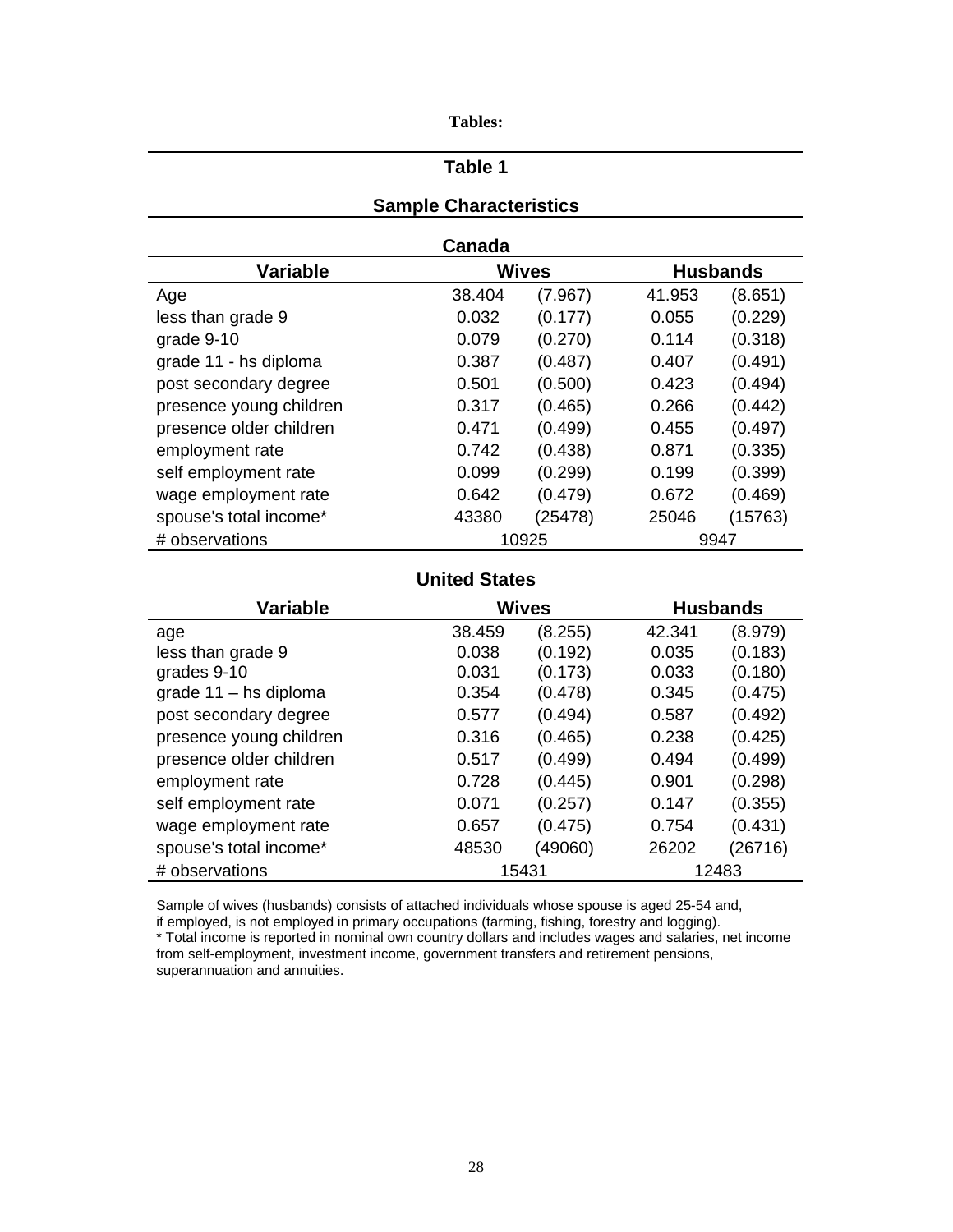| Raw Employment Rates: by Spouse's Labour Force Status |                                        |                                        |                   |  |  |  |  |  |
|-------------------------------------------------------|----------------------------------------|----------------------------------------|-------------------|--|--|--|--|--|
| <b>Employment Rate of Wives</b>                       |                                        |                                        |                   |  |  |  |  |  |
|                                                       | <b>Husband Wage</b><br><b>Employed</b> | <b>Husband Self</b><br><b>Employed</b> | <b>Difference</b> |  |  |  |  |  |
|                                                       |                                        |                                        |                   |  |  |  |  |  |
| Canada:                                               | 0.729                                  | 0.796                                  | 0.067             |  |  |  |  |  |
|                                                       | (0.005)                                | (0.009)                                | (0.010)           |  |  |  |  |  |
|                                                       |                                        |                                        |                   |  |  |  |  |  |
| <b>United States:</b>                                 | 0.726                                  | 0.742                                  | 0.016             |  |  |  |  |  |
|                                                       | (0.004)                                | 0.009                                  | (0.010)           |  |  |  |  |  |
|                                                       |                                        |                                        |                   |  |  |  |  |  |
|                                                       | <b>Employment Rate of Husbands</b>     |                                        |                   |  |  |  |  |  |
|                                                       | <b>Wife Wage</b>                       | <b>Wife Self</b>                       |                   |  |  |  |  |  |
|                                                       | <b>Employed</b>                        | <b>Employed</b>                        | <b>Difference</b> |  |  |  |  |  |
|                                                       |                                        |                                        |                   |  |  |  |  |  |
| Canada:                                               | 0.866                                  | 0.904                                  | 0.038             |  |  |  |  |  |

**United States:** 0.898 0.936 0.038

(0.004) (0.008) (0.009)

(0.003) (0.007) (0.008)

**Raw Employment Rates: by Spouse's Labour Force Status** 

**Table 2** 

Note: Entries are raw employment rates.

Standard errors are in parentheses.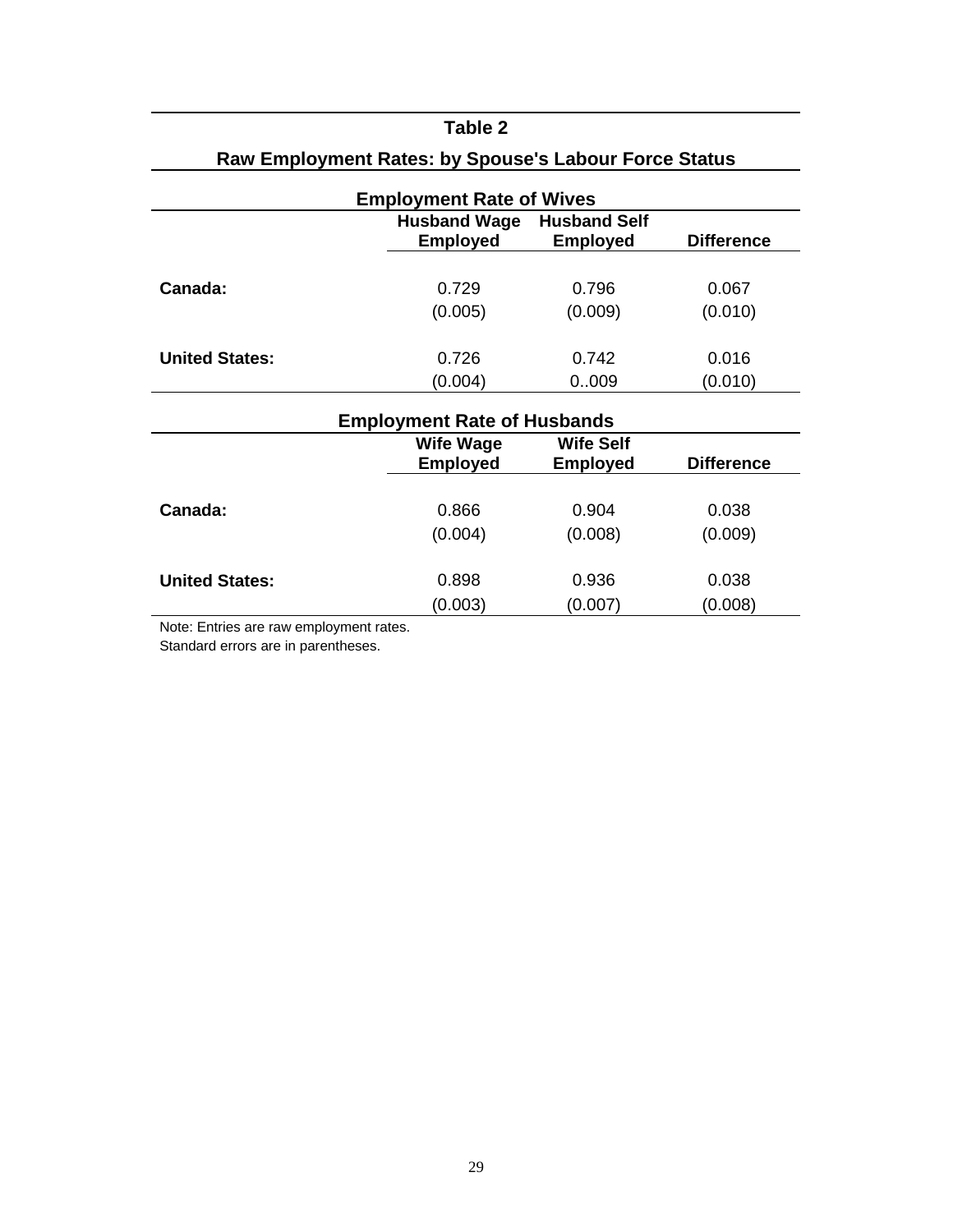### **Table 3**

## **Regression Results:**

|  |  |  | <b>Employment Probability as a Function of Spouse's Labour Force Status</b> |  |  |  |  |  |  |  |  |
|--|--|--|-----------------------------------------------------------------------------|--|--|--|--|--|--|--|--|
|--|--|--|-----------------------------------------------------------------------------|--|--|--|--|--|--|--|--|

|                                            | <b>Wives</b> |                      |          |                    |          | <b>Husbands</b>      |          |                    |  |
|--------------------------------------------|--------------|----------------------|----------|--------------------|----------|----------------------|----------|--------------------|--|
|                                            |              | (a)                  |          | (b)                | (c)      |                      | (d)      |                    |  |
|                                            |              | <b>Marginal</b>      |          | <b>Coefficient</b> |          | <b>Marginal</b>      |          | <b>Coefficient</b> |  |
| <b>Variables</b>                           |              | <b>Effect Canada</b> |          | <b>Estimates</b>   |          | <b>Effect Canada</b> |          | <b>Estimates</b>   |  |
| Constant                                   | $-0.355$     | (0.097)              | 0.142    | (0.078)            | $-0.086$ | (0.079)              | 0.234    | (0.072)            |  |
| n's Age                                    | 0.049        | (0.005)              | 0.027    | (0.004)            | 0.035    | (0.004)              | 0.033    | (0.003)            |  |
| n's Age Squared/100                        | $-0.001$     | (0.000)              | $-0.038$ | (0.005)            | $-0.004$ | (0.004)              | $-0.004$ | (0.004)            |  |
| 9-10 years of ed.                          | 0.041        | (0.031)              | 0.056    | (0.030)            | 0.088    | (0.023)              | 0.021    | (0.028)            |  |
| 11-13 years of ed.                         | 0.185        | (0.027)              | 0.219    | (0.021)            | 0.157    | (0.021)              | 0.121    | (0.021)            |  |
| any post-secondary                         | 0.285        | (0.027)              | 0.321    | (0.021)            | 0.198    | (0.020)              | 0.172    | (0.021)            |  |
| # of children aged $< 7$                   | $-0.113$     | (0.006)              | $-0.129$ | (0.006)            | $-0.003$ | (0.005)              | $-0.015$ | (0.004)            |  |
| # of children aged 7-17                    | $-0.041$     | (0.005)              | $-0.033$ | (0.004)            | $-0.002$ | (0.003)              | $-0.004$ | (0.003)            |  |
| total income j /10,000                     | $-0.007$     | (0.002)              | $-0.010$ | (0.001)            | 0.002    | (0.002)              | $-0.001$ | (0.001)            |  |
| s self-employed                            | 0.062        | (0.009)              | 0.006    | (0.010)            | 0.039    | (0.009)              | 0.042    | (0.008)            |  |
| Variables Interacted with Canada Indicator |              |                      |          |                    |          |                      |          |                    |  |
| n's Age                                    |              |                      | 0.022    | (0.006)            |          |                      | 0.002    | (0.005)            |  |
| n's Age Squared/100                        |              |                      | $-0.031$ | (0.008)            |          |                      | 0.000    | (0.000)            |  |
| 9-10 years of ed.                          |              |                      | $-0.015$ | (0.043)            |          |                      | 0.067    | (0.037)            |  |
| 11-13 years of ed.                         |              |                      | $-0.034$ | (0.034)            |          |                      | 0.035    | (0.029)            |  |
| any post-secondary                         |              |                      | $-0.035$ | (0.034)            |          |                      | 0.026    | (0.029)            |  |
| # of children aged $< 7$                   |              |                      | 0.015    | (0.009)            |          |                      | 0.012    | (0.007)            |  |
| # of children aged 7-17                    |              |                      | $-0.008$ | (0.006)            |          |                      | 0.002    | (0.005)            |  |
| total income j /10,000                     |              |                      | 0.003    | (0.002)            |          |                      | 0.003    | (0.002)            |  |
| s self-employed                            |              |                      | 0.056    | (0.014)            |          |                      | $-0.003$ | (0.012)            |  |
| <b>R-Squared</b>                           | 0.081        |                      | 0.091    |                    | 0.077    |                      | 0.080    |                    |  |
| <b>Number of Observations</b>              | 10925        |                      | 26356    |                    | 9947     |                      | 22430    |                    |  |

Notes:

 Entries are ordinary least squares regression coefficients with White's heteroskedastic robust standard errors in parentheses. The dependent variable is an indicator variable for whether or not the individual was employed at the survey date.

State/Province indicator variables are included in the regression but coefficients are not reported.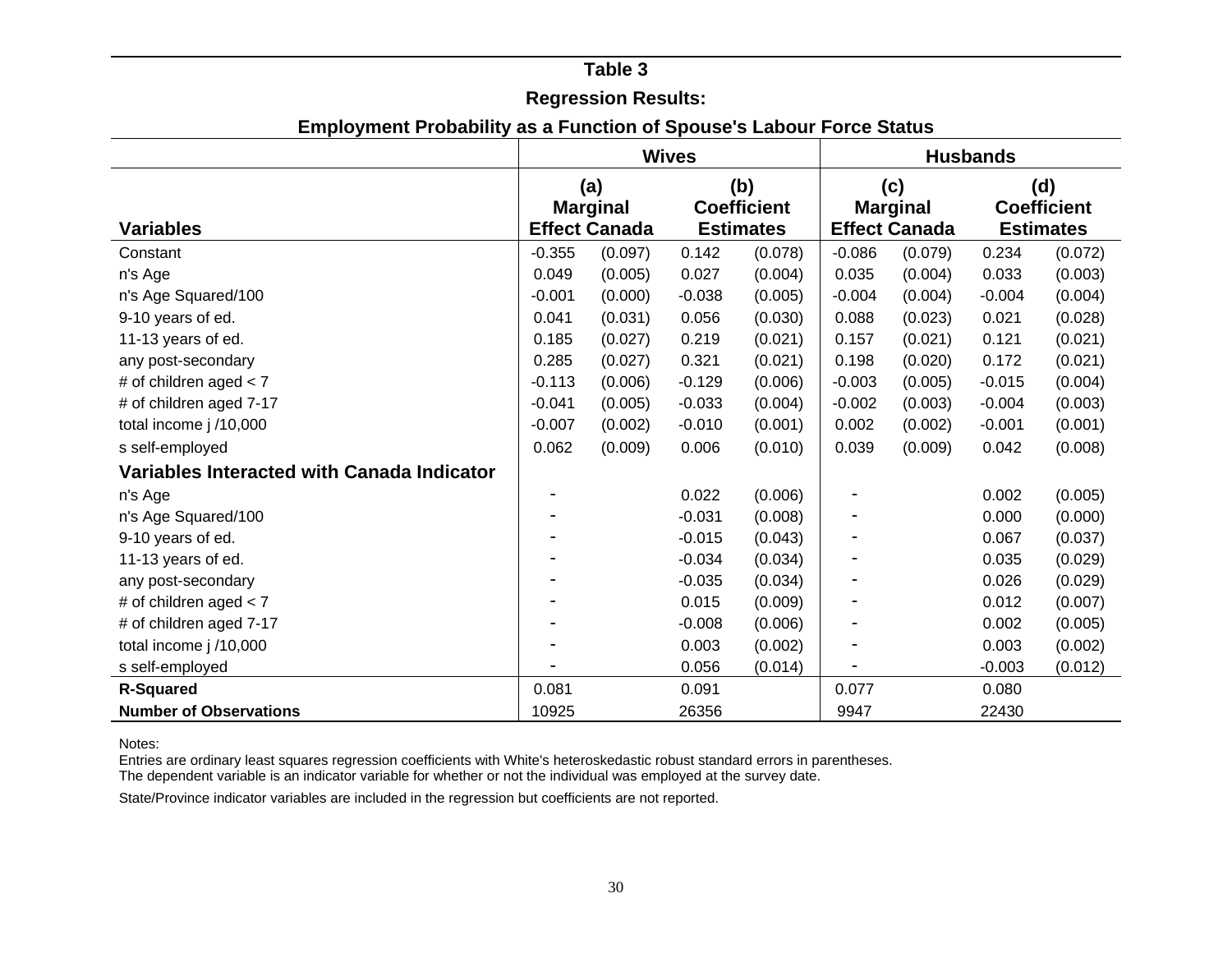| Table 4                                                         |                                |                                        |       |                                        |          |                   |  |  |
|-----------------------------------------------------------------|--------------------------------|----------------------------------------|-------|----------------------------------------|----------|-------------------|--|--|
| Raw Employment Rates of Wives: by Husband's Labour Force Status |                                |                                        |       |                                        |          |                   |  |  |
|                                                                 |                                | <b>Husband Wage</b><br><b>Employed</b> |       | <b>Husband</b><br><b>Self Employed</b> |          | <b>Difference</b> |  |  |
|                                                                 |                                |                                        |       | <b>All Businesses</b>                  |          |                   |  |  |
| <b>Employment Rate of Wives</b>                                 |                                |                                        |       | Canada                                 |          |                   |  |  |
| <b>Total Employment Rate</b>                                    | 0.729                          | (0.005)                                | 0.796 | (0.009)                                | 0.067    | (0.010)           |  |  |
| <b>Self Employment Rate</b>                                     | 0.072                          | (0.003)                                | 0.224 | (0.009)                                | 0.152    | (0.009)           |  |  |
| <b>Wage Employment Rate</b>                                     | 0.658                          | (0.005)                                | 0.573 | (0.011)                                | $-0.085$ | (0.012)           |  |  |
|                                                                 |                                |                                        |       | <b>United States</b>                   |          |                   |  |  |
| <b>Total Employment Rate</b>                                    | 0.726                          | (0.004)                                | 0.742 | (0.009)                                | 0.016    | (0.010)           |  |  |
| <b>Self Employment Rate</b>                                     | 0.052                          | (0.002)                                | 0.190 | (0.008)                                | 0.138    | (0.009)           |  |  |
| <b>Wage Employment Rate</b>                                     | 0.674                          | (0.004)                                | 0.552 | (0.011)                                | $-0.122$ | (0.011)           |  |  |
|                                                                 | <b>Incorporated Businesses</b> |                                        |       |                                        |          |                   |  |  |
|                                                                 |                                |                                        |       | Canada                                 |          |                   |  |  |
| <b>Total Employment Rate</b>                                    | 0.729                          | (0.005)                                | 0.805 | (0.013)                                | 0.076    | (0.014)           |  |  |
| <b>Self Employment Rate</b>                                     | 0.072                          | (0.003)                                | 0.264 | (0.015)                                | 0.192    | (0.015)           |  |  |
| <b>Wage Employment Rate</b>                                     | 0.658                          | (0.005)                                | 0.541 | (0.017)                                | $-0.117$ | (0.018)           |  |  |
|                                                                 |                                |                                        |       | <b>United States</b>                   |          |                   |  |  |
| <b>Total Employment Rate</b>                                    | 0.726                          | (0.004)                                | 0.726 | (0.015)                                | 0.000    | (0.016)           |  |  |
| <b>Self Employment Rate</b>                                     | 0.052                          | (0.002)                                | 0.205 | (0.014)                                | 0.153    | (0.014)           |  |  |
| <b>Wage Employment Rate</b>                                     | 0.674                          | (0.004)                                | 0.521 | (0.017)                                | $-0.153$ | (0.017)           |  |  |
|                                                                 |                                |                                        |       | <b>Unincorporated Businesses</b>       |          |                   |  |  |
|                                                                 |                                |                                        |       | Canada                                 |          |                   |  |  |
| <b>Total Employment Rate</b>                                    | 0.729                          | (0.005)                                | 0.790 | (0.012)                                | 0.061    | (0.013)           |  |  |
| <b>Self Employment Rate</b>                                     | 0.072                          | (0.003)                                | 0.192 | (0.012)                                | 0.120    | (0.012)           |  |  |
| <b>Wage Employment Rate</b>                                     | 0.658                          | (0.005)                                | 0.598 | (0.015)                                | $-0.060$ | (0.016)           |  |  |
|                                                                 |                                |                                        |       | <b>United States</b>                   |          |                   |  |  |
| <b>Total Employment Rate</b>                                    | 0.726                          | (0.004)                                | 0.753 | (0.012)                                | 0.027    | (0.013)           |  |  |
| <b>Self Employment Rate</b>                                     | 0.052                          | (0.002)                                | 0.179 | (0.011)                                | 0.127    | (0.011)           |  |  |
| <b>Wage Employment Rate</b>                                     | 0.674                          | (0.004)                                | 0.574 | (0.014)                                | $-0.100$ | (0.014)           |  |  |

Notes:

Entries are raw employment rates.

Standard errors are in parentheses.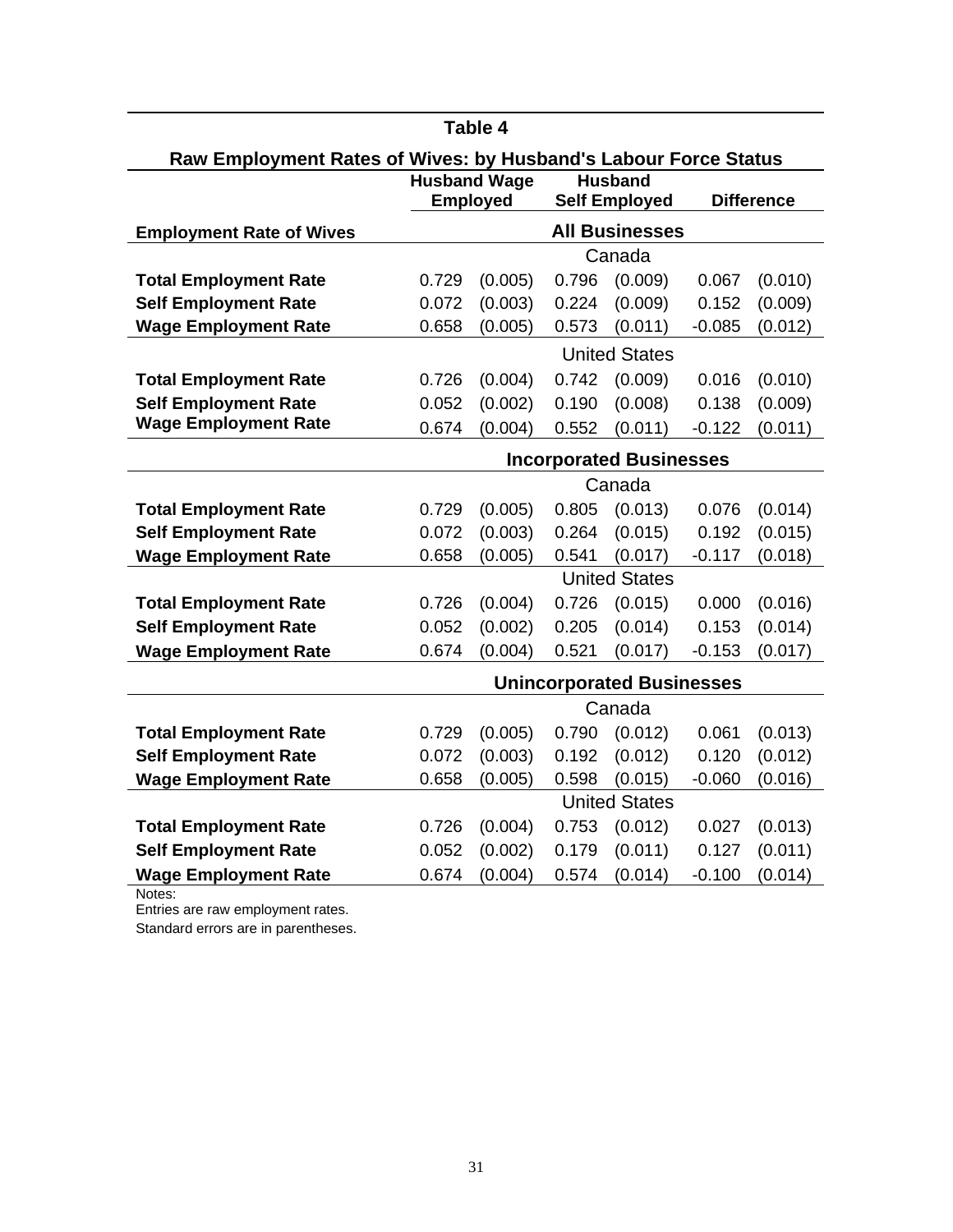## **Table 5**

| By Employment Type and Incorporation Status of Husband's Business |                        |         |          |                        |          |                        |  |  |
|-------------------------------------------------------------------|------------------------|---------|----------|------------------------|----------|------------------------|--|--|
|                                                                   |                        | Total   |          | <b>Self</b>            | Wage     |                        |  |  |
|                                                                   | <b>Employment</b>      |         |          | <b>Employment</b>      |          | <b>Employment</b>      |  |  |
| <b>All Businesses</b>                                             | <b>Rate Difference</b> |         |          | <b>Rate Difference</b> |          | <b>Rate Difference</b> |  |  |
| Canada                                                            | 0.062                  | (0.010) | 0.146    | (0.009)                | -0.084   | (0.012)                |  |  |
| <b>United States</b>                                              | 0.006                  | (0.010) | 0.131    | (0.009)                | $-0.125$ | (0.011)                |  |  |
| <b>Canada-United States</b>                                       | 0.056                  | (0.014) | 0.015    | (0.013)                | 0.041    | (0.016)                |  |  |
| <b>Incorporated Businesses</b>                                    |                        |         |          |                        |          |                        |  |  |
| Canada                                                            | 0.072                  | (0.014) | 0.185    | (0.015)                | $-0.113$ | (0.017)                |  |  |
| <b>United States</b>                                              | 0.001                  | (0.015) | 0.144    | (0.014)                | $-0.143$ | (0.017)                |  |  |
| <b>Canada-United States</b>                                       | 0.071                  | (0.020) | 0.041    | (0.021)                | 0.030    | (0.025)                |  |  |
| <b>Unincorporated Businesses</b>                                  |                        |         |          |                        |          |                        |  |  |
| Canada                                                            | 0.055                  | (0.013) | 0.118    | (0.012)                | -0.063   | (0.015)                |  |  |
| <b>United States</b>                                              | 0.010                  | (0.012) | 0.123    | (0.011)                | -0.113   | (0.014)                |  |  |
| <b>Canada-United States</b>                                       | 0.045                  | (0.018) | $-0.005$ | (0.016)                | 0.050    | (0.021)                |  |  |

## **Summary of Estimated Differences in Employment Rates of Wives:**

Notes:

Entries are estimated differences in employment rates of wives of self versus wage employed husbands.

White's heteroskedastic robust standard errors in parentheses.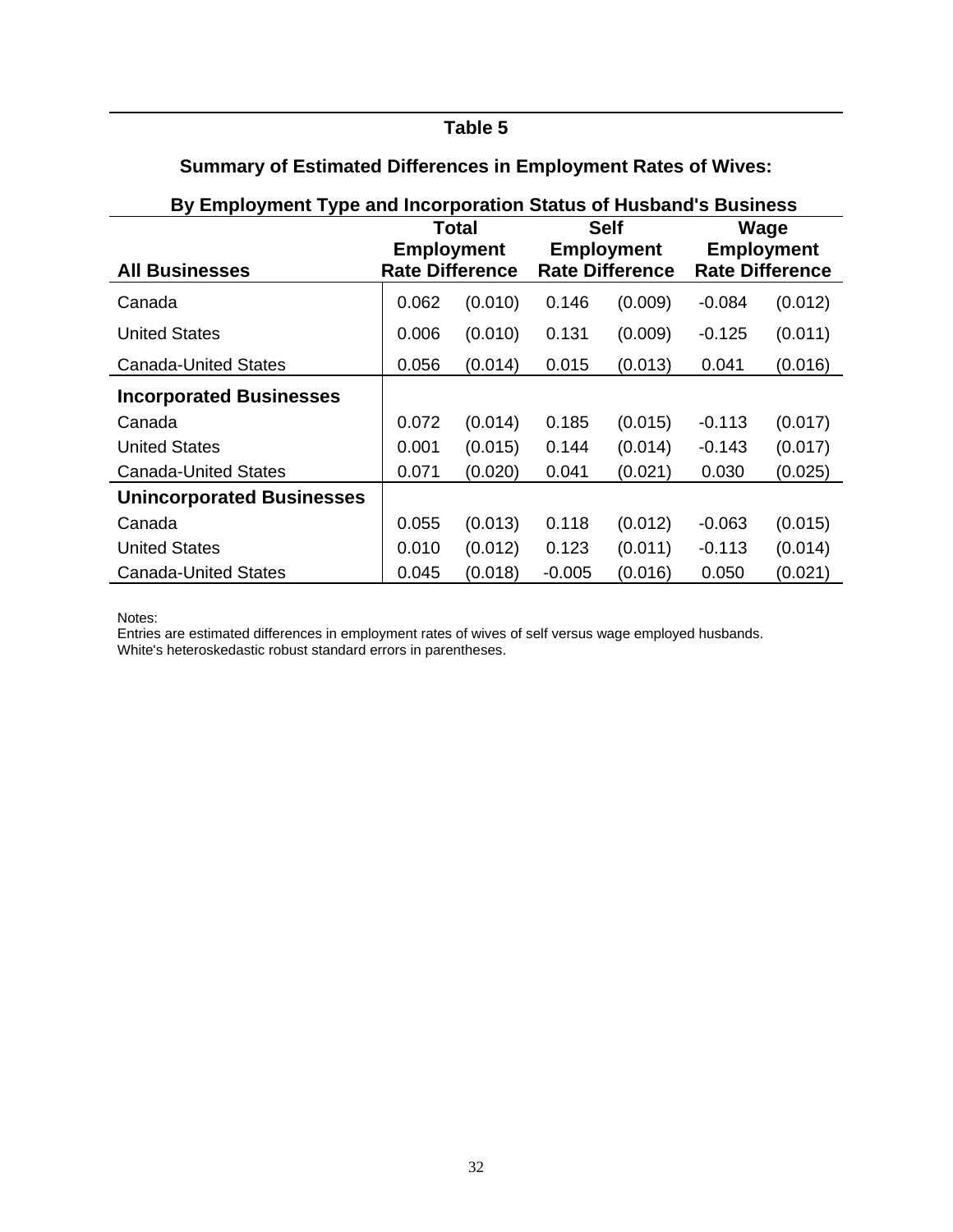| Table 6                            |                                                                   |         |          |         |          |         |          |         |  |  |
|------------------------------------|-------------------------------------------------------------------|---------|----------|---------|----------|---------|----------|---------|--|--|
|                                    | Raw and Estimated Employment Differences for Wives: Various Years |         |          |         |          |         |          |         |  |  |
| <b>Raw Differences</b>             |                                                                   | 1988    |          | 1991    |          | 1994    |          | 1997    |  |  |
| Canada                             | 0.110                                                             | (0.010) | 0.080    | (0.009) | 0.084    | (0.010) | 0.084    | (0.010) |  |  |
| <b>United States</b>               | 0.016                                                             | (0.010) | $-0.006$ | (0.009) | 0.018    | (0.009) | 0.005    | (0.009) |  |  |
| <b>Canada-United States</b>        | 0.094                                                             | (0.011) | 0.086    | (0.010) | 0.066    | (0.011) | 0.079    | (0.010) |  |  |
| <b>Estimated Differences</b>       |                                                                   |         |          |         |          |         |          |         |  |  |
| Canada                             | 0.090                                                             | (0.010) | 0.075    | (0.009) | 0.074    | (0.010) | 0.070    | (0.010) |  |  |
| <b>United States</b>               | 0.007                                                             | (0.009) | $-0.011$ | (0.009) | 0.016    | (0.009) | 0.004    | (0.009) |  |  |
| <b>Canada-United States</b>        | 0.083                                                             | (0.014) | 0.086    | (0.013) | 0.058    | (0.013) | 0.066    | (0.014) |  |  |
| <b>Self-Employment Differences</b> |                                                                   |         |          |         |          |         |          |         |  |  |
| Canada                             | 0.112                                                             | (0.008) | 0.132    | (0.008) | 0.142    | (0.009) | 0.156    | (0.010) |  |  |
| <b>United States</b>               | 0.149                                                             | (0.008) | 0.151    | (0.008) | 0.197    | (0.008) | 0.165    | (0.009) |  |  |
| <b>Canada-United States</b>        | $-0.038$                                                          | (0.011) | $-0.019$ | (0.011) | $-0.054$ | (0.012) | $-0.009$ | (0.013) |  |  |
| <b>Wage-Employment Differences</b> |                                                                   |         |          |         |          |         |          |         |  |  |
| Canada                             | $-0.021$                                                          | (0.011) | $-0.058$ | (0.011) | $-0.068$ | (0.012) | $-0.086$ | (0.011) |  |  |
| <b>United States</b>               | $-0.139$                                                          | (0.010) | $-0.163$ | (0.010) | $-0.181$ | (0.010) | $-0.161$ | (0.011) |  |  |
| <b>Canada-United States</b>        | 0.118                                                             | (0.015) | 0.105    | (0.015) | 0.112    | (0.016) | 0.075    | (0.016) |  |  |

Notes:

Entries are raw or estimated differences in employment rates.

Standard errors (rows 1-3) and White's heteroskedastic robust standard errors (rows4-12) in parentheses.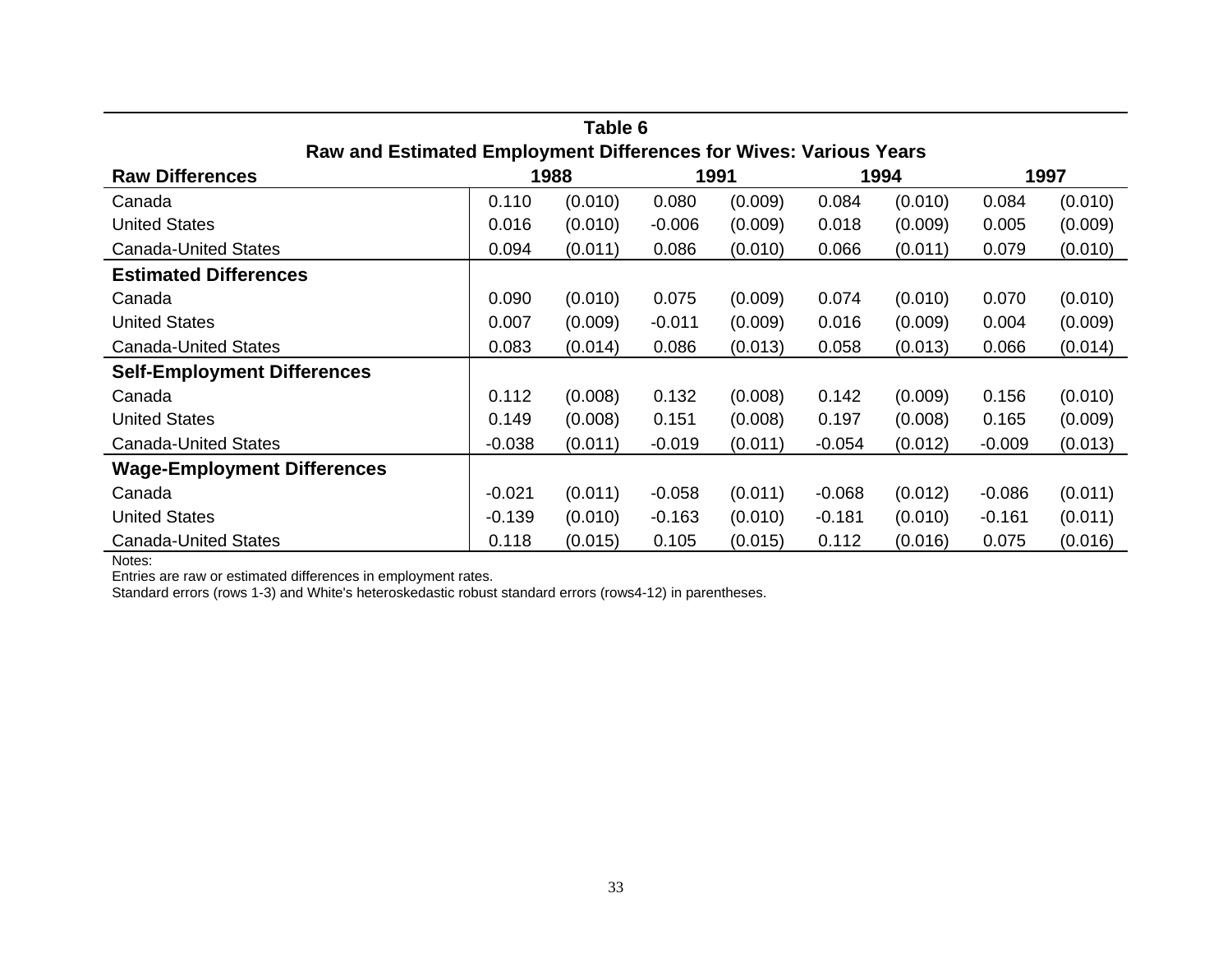## **Table 7 Differences in the Probability of Working in the Same Industry: by Individual's Employment Sector**

### **Wives**

| <b>Wife's Employment</b><br>Sector: | All<br><b>Sectors</b> | Wage<br><b>Employed</b> | <b>Self</b><br><b>Employed</b> |
|-------------------------------------|-----------------------|-------------------------|--------------------------------|
| Canada                              | 0.215                 | 0.103                   | 0.550                          |
|                                     | (0.014)               | (0.015)                 | (0.026)                        |
| <b>United States</b>                | 0.166                 | 0.048                   | 0.560                          |
|                                     | (0.013)               | (0.014)                 | (0.026)                        |
| <b>Canada - United States</b>       | 0.050                 | 0.055                   | $-0.010$                       |
|                                     | (0.019)               | (0.021)                 | (0.037)                        |

## **Husbands**

| <b>Husband's Employment</b><br>Sector: | All<br><b>Sectors</b> | Wage<br><b>Employed</b> | <b>Self</b><br><b>Employed</b> |
|----------------------------------------|-----------------------|-------------------------|--------------------------------|
| Canada                                 | 0.157                 | $-0.072$                | 0.409                          |
|                                        | (0.016)               | (0.016)                 | (0.023)                        |
| <b>United States</b>                   | 0.162                 | $-0.059$                | 0.455                          |
|                                        | (0.016)               | (0.017)                 | (0.024)                        |
| <b>Canada - United States</b>          | $-0.006$              | $-0.013$                | 0.047                          |
|                                        | (0.022)               | ((0.023)                | (0.033)                        |

Notes:

j.

Entries are estimated differences in the probability of working in the same industry between individuals whose spouses are self-employed and those whose spouses are wage employed. Standard errors are in parentheses.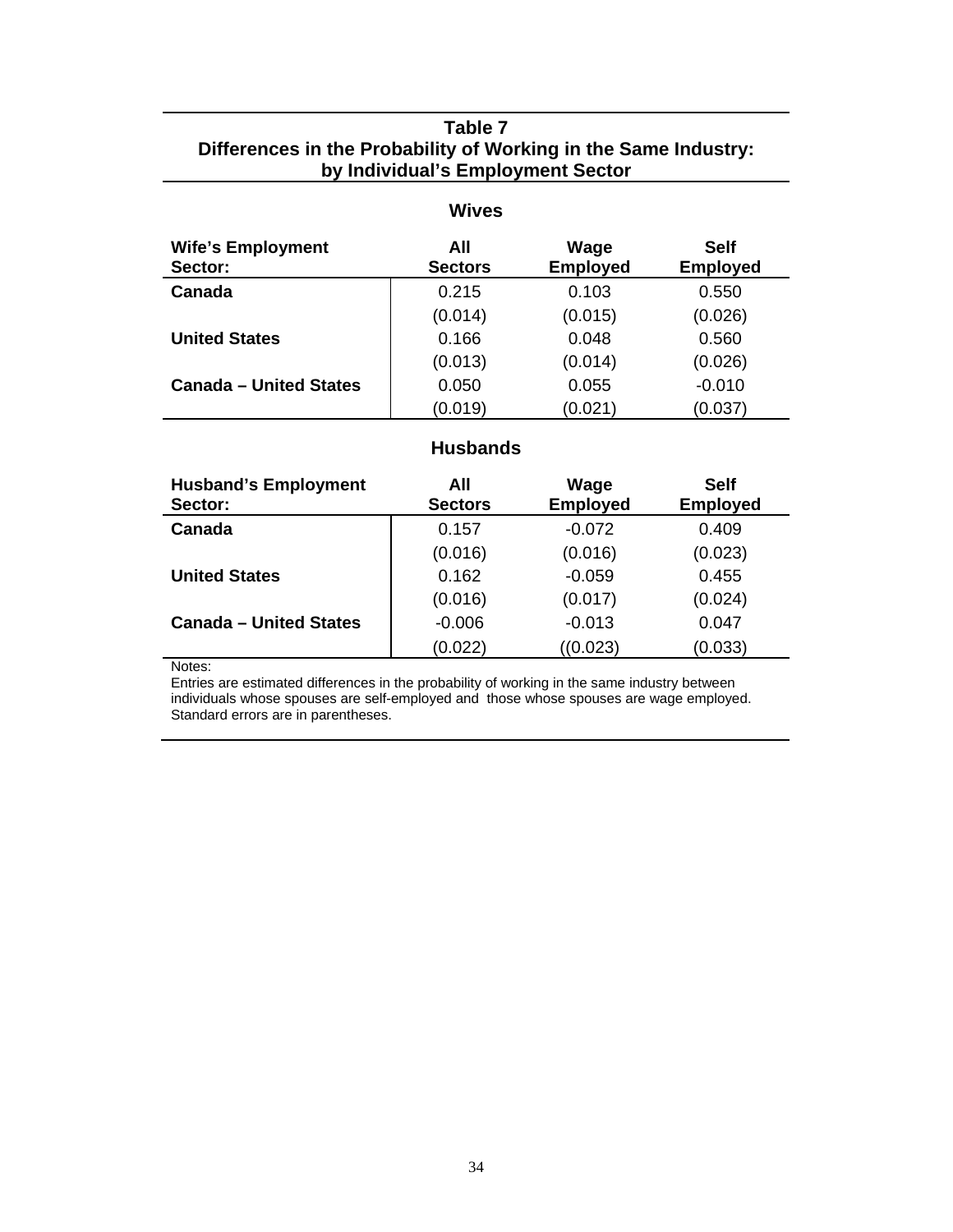### **Table 8**

## **Differences in Total Employment Rates of Wives by Education Category of Wife**

| <b>Years of Education</b>   | 0-8 years |         | 9-10 years |         | 11-13 years |         | <b>Post-Secondary</b> |         |
|-----------------------------|-----------|---------|------------|---------|-------------|---------|-----------------------|---------|
| Canada                      | 0.160     | (0.068) | 0.054      | (0.042) | 0.063       | (0.017) | 0.056                 | (0.012) |
| <b>United States</b>        | $-0.021$  | (0.082) | $-0.074$   | (0.073) | -0.000      | (0.019) | 0.015                 | (0.011) |
| <b>Canada-United States</b> | 0.181     | (0.107) | 0.128      | (0.083) | 0.063       | (0.026) | 0.041                 | (0.017) |

Notes: Entries are estimated differences in employment.

White's heteroskedastic robust standard errors in parentheses.